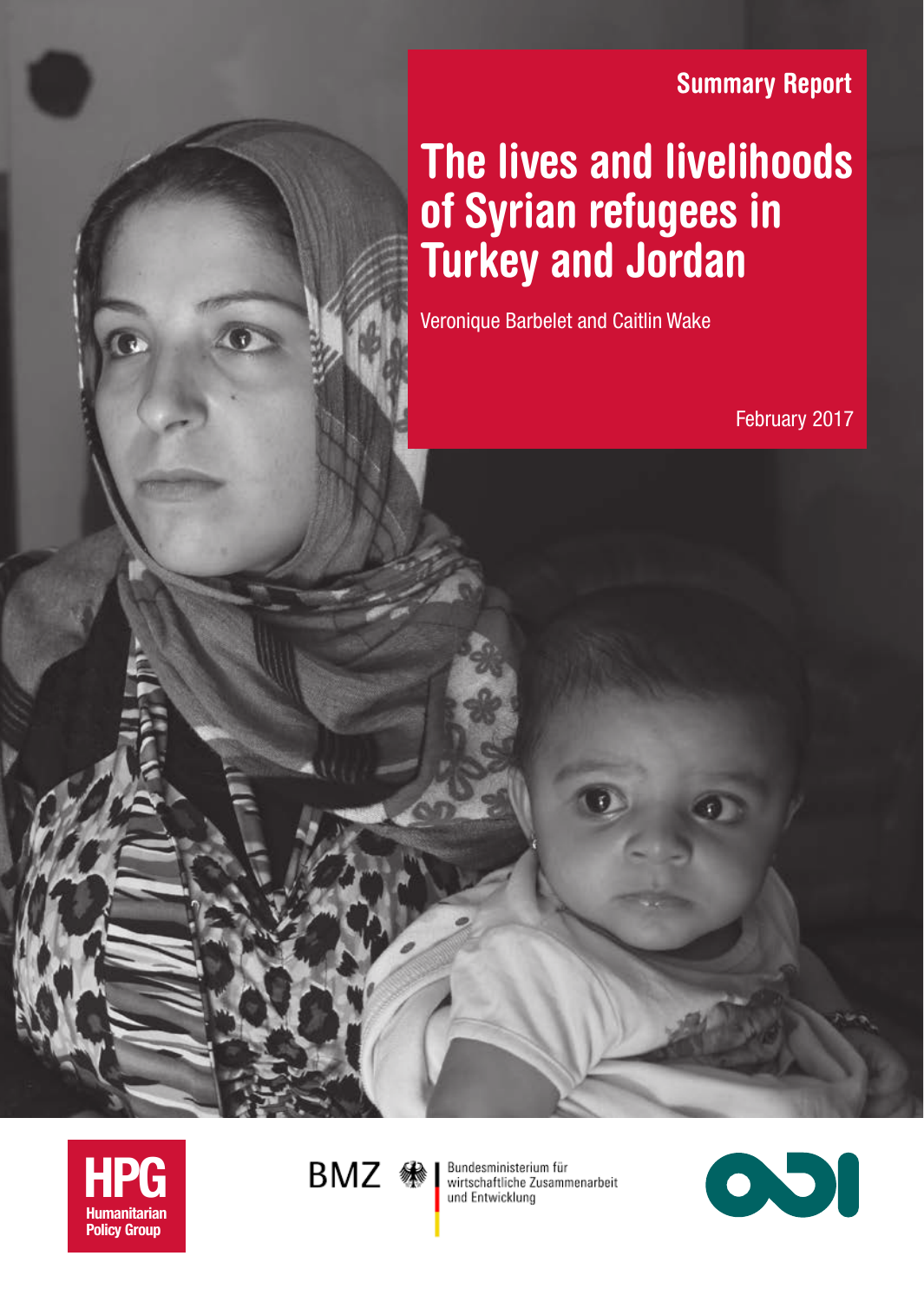## **About the authors**

Veronique Barbelet is a Research Fellow with the Humanitarian Policy Group (HPG) at the Overseas Development Institute (ODI).

Caitlin Wake is a Senior Research Officer at HPG.

## **Acknowledgments**

This summary report is based on a longer study by Catherine Bellamy, Simone Haysom, Caitlin Wake and Veronique Barbelet. The authors would like to thank the refugees who so generously shared their stories, the local researchers who facilitated this work and all those who took part in the study. The authors would like to thank BMZ and GIZ for commissioning this study.

Humanitarian Policy Group Overseas Development Institute 203 Blackfriars Road London SE1 8NJ United Kingdom

Tel. +44 (0) 20 7922 0300 Fax. +44 (0) 20 7922 0399 E-mail: hpgadmin@odi.org Website: http://www.odi.org/hpg

© Overseas Development Institute, 2017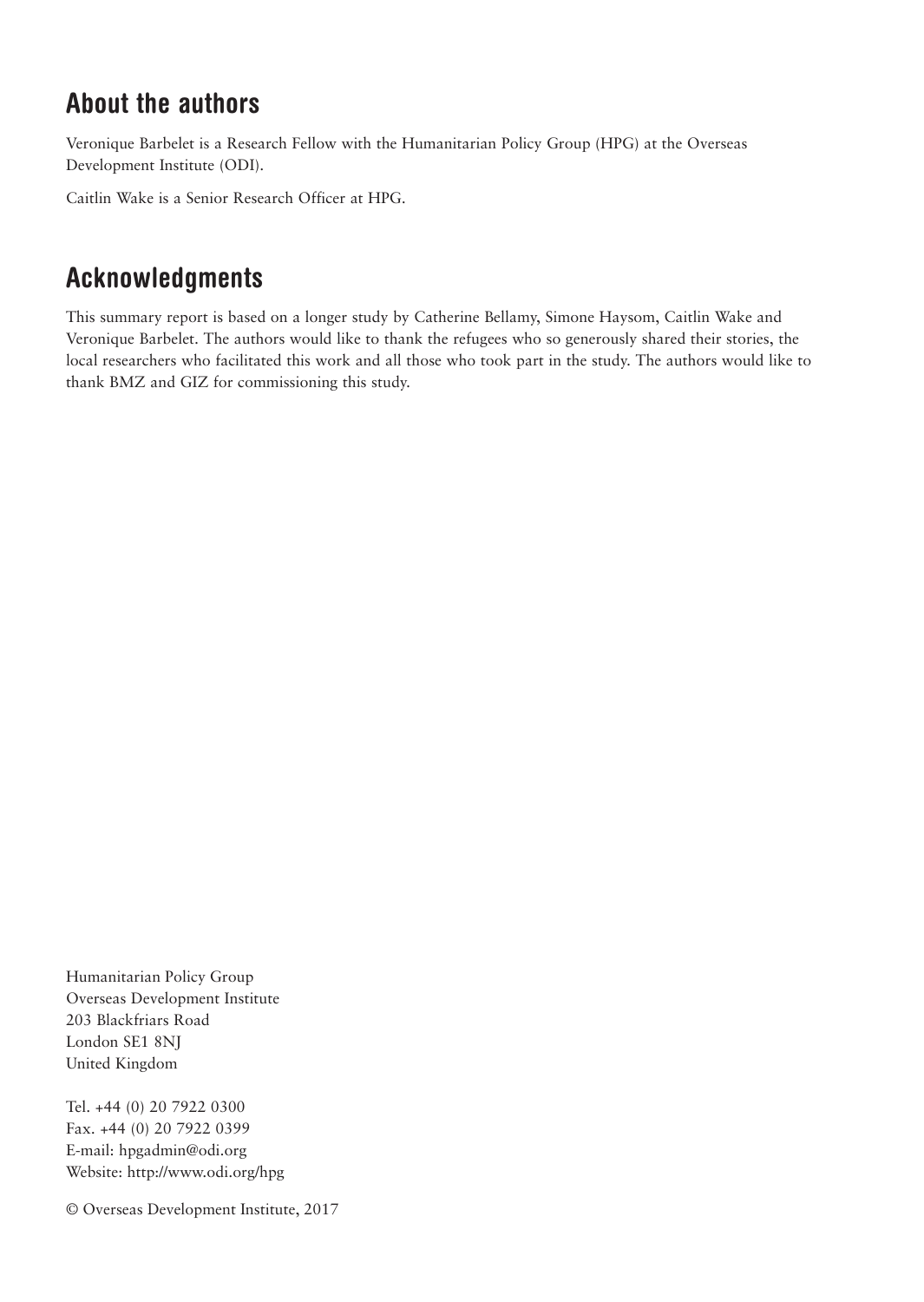# **Contents**

| <b>1 Introduction</b><br>1.1 The study<br>1.2 The context                | $\mathbf{1}$<br>$\mathbf{1}$<br>$\mathbf{1}$ |                                                                                                     |                |
|--------------------------------------------------------------------------|----------------------------------------------|-----------------------------------------------------------------------------------------------------|----------------|
|                                                                          |                                              | 2 Refugee lives and livelihoods: the perspectives of Syrian refugees in<br><b>Turkey and Jordan</b> | 3              |
|                                                                          |                                              | 2.1 The lives and livelihoods of Syrian refugees in Istanbul                                        | $\mathfrak{Z}$ |
| 2.2 The lives and livelihoods of Syrian refugees in Zarga                | $\overline{4}$                               |                                                                                                     |                |
| 2.3 Conclusion: the perspectives of Syrian refugees in Turkey and Jordan | $\mathcal{F}$                                |                                                                                                     |                |

| 3 The institutional environment for Syrian refugees in Turkey and Jordan               | 9  |
|----------------------------------------------------------------------------------------|----|
| 3.1 The institutional environment for Syrian refugees' lives and livelihoods in Turkey | 9  |
| 3.2 The institutional environment for Syrian refugees' lives and livelihoods in Jordan | 10 |
| 3.3 Conclusion: the institutional environment for Syrian refugees' lives and           | 12 |
| livelihoods in Turkey and Jordan                                                       |    |

### **4 Conclusion** 15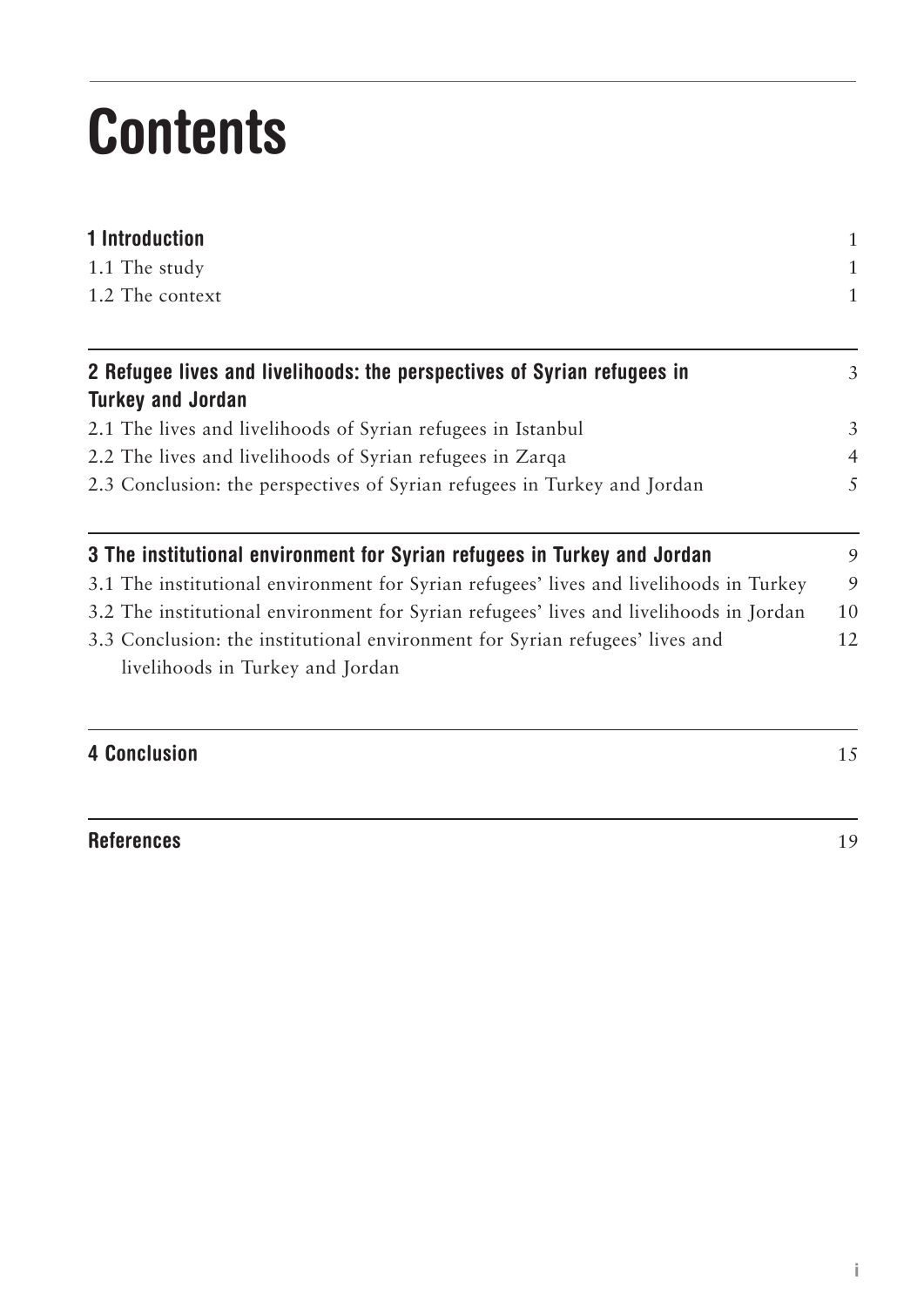**ii The lives and livelihoods of Syrian refugees in Turkey and Jordan**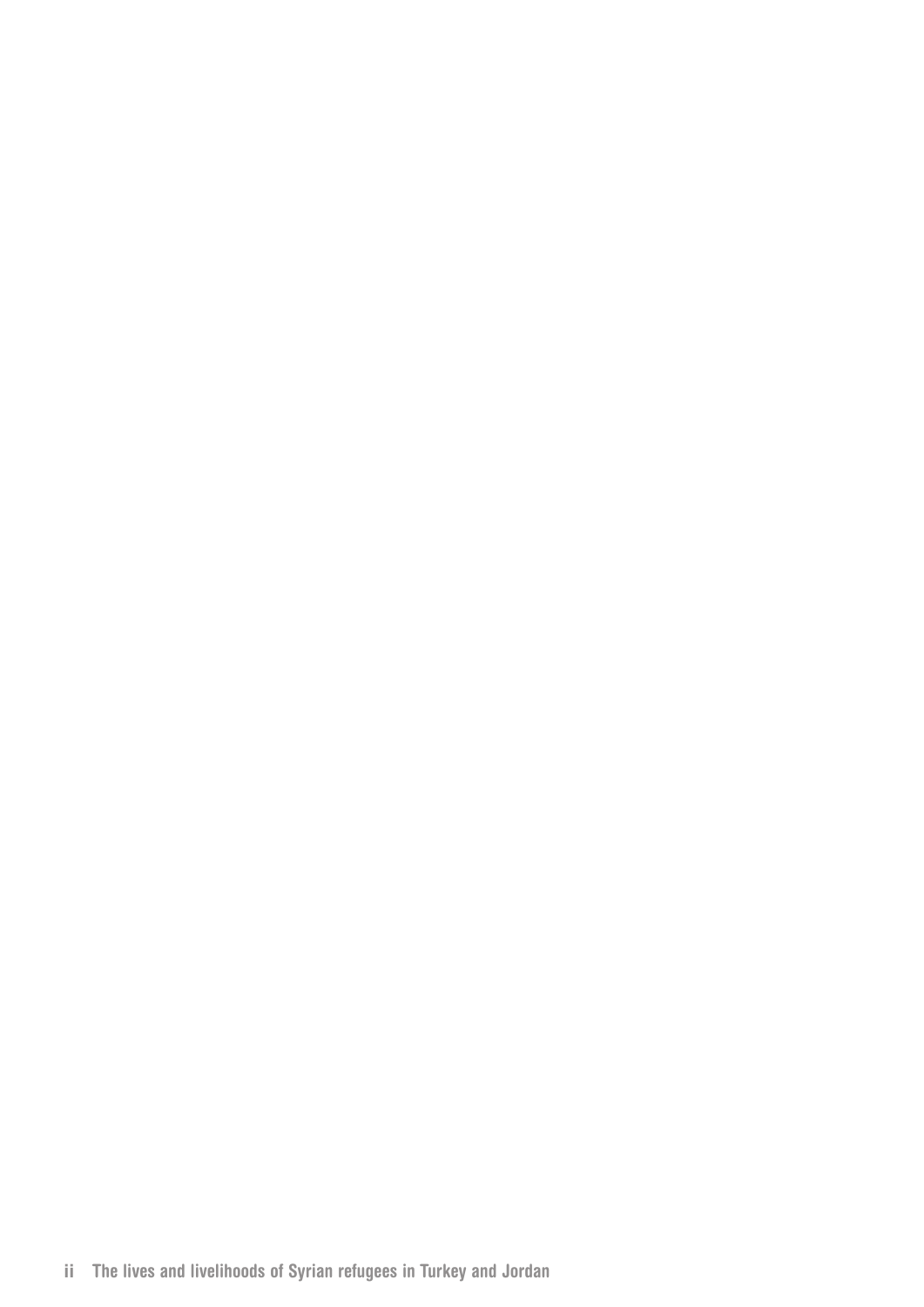# **1 Introduction**

More than 4.8 million refugees<sup>1</sup> have fled Syria, most to neighbouring countries including Iraq, Jordan, Lebanon and Turkey. With 90% of Syrian refugees<sup>2</sup> currently residing outside of camps, host governments and aid agencies have had to rethink the more conventional refugee assistance programmes designed for camp-based responses. For many refugees, help has had to come from their own initiative and existing family, tribal and social networks. While Syrians continue to cross borders as the conflict rages on, an increasing number of refugees have been displaced for over five years, with little prospect of a durable solution. With no resolution to the conflict in sight, such long-term displacement calls for long-term, sustainable programmes to support refugees' livelihoods.

## **1.1 The study**

This summary report is based on a longer study on the lives and livelihoods of Syrian refugees in Turkey and Jordan.3 The study tackles some of the challenges of large-scale refugee movement, protracted displacement and the increasingly urban nature of displacement. It does so by exploring the lives and livelihoods of refugees in two distinct phases. The first phase of research recreates with refugees their displacement story to understand how their aims, strategies, actions and livelihoods have changed during displacement. The second phase explores the networks and institutions refugees have engaged with (including host communities, government and local and international organisations) and the factors that shape this interaction and its outcomes for refugee livelihoods.

The study considers the priorities and strategies of refugees in the course of protracted displacement; how these priorities and strategies may change

during displacement and in response to shocks; the opportunities refugees see for their social and economic integration; and openings to better support refugees through a richer understanding of their perspectives, and the roles and perspectives of the people, networks and institutions that shape their lives.

The first phase of research consisted of interviews with urban refugees in Istanbul, Turkey and Zarqa, Jordan, in May 2016. Over 100 refugees were interviewed in the two locations (56 in Turkey and 50 in Jordan). The interviews set out to map refugees' displacement history from the moment they became refugees – that is, from the time they crossed the Syrian border to the time of the interview. Rather than simply documenting refugees' movements and life circumstances, the interviews aimed to understand their motivations, perceptions and strategies – why they sought asylum in the country they did, if and how they managed to meet basic subsistence needs, what their hopes and goals were and how they tried to achieve them. Interviews also set out to uncover the many organisations and institutions, including informal institutions such as networks, that shaped refugees' lives during displacement.

The second phase of research was undertaken in July and August 2016. It involved interviews with employers of Syrian refugees, academics, communitybased organisations, philanthropic organisations, Turkish, Jordanian and Syrian organisations, international NGOs and organisations, government officials and UN agencies. The interviews set out to map the roles and functions of these entities, their views and perspectives on Syrian refugees and their interactions with refugees, as well as with each other.

## **1.2 The context**

Successive Regional Response Plans (RRPs) launched by the UN have set strategic objectives and funding appeals for the refugee response, both in Syria and the region. By 2016, the request stood at \$5.78 billion, to support 4.7m refugees and four million individuals in host communities, and entities supporting the response: host governments, the UN, international and

<sup>1</sup> Estimate from December 2016 (UNHCR, 2016a).

<sup>2</sup> UNHCR estimates that 492,880 Syrian refugees were residing in camps in September 2016 (UNHCR, 2016a).

<sup>3</sup> The study is part of a larger programme of research, which includes studies on Central African Republic refugees in Cameroon and Rohingya refugees in Malaysia.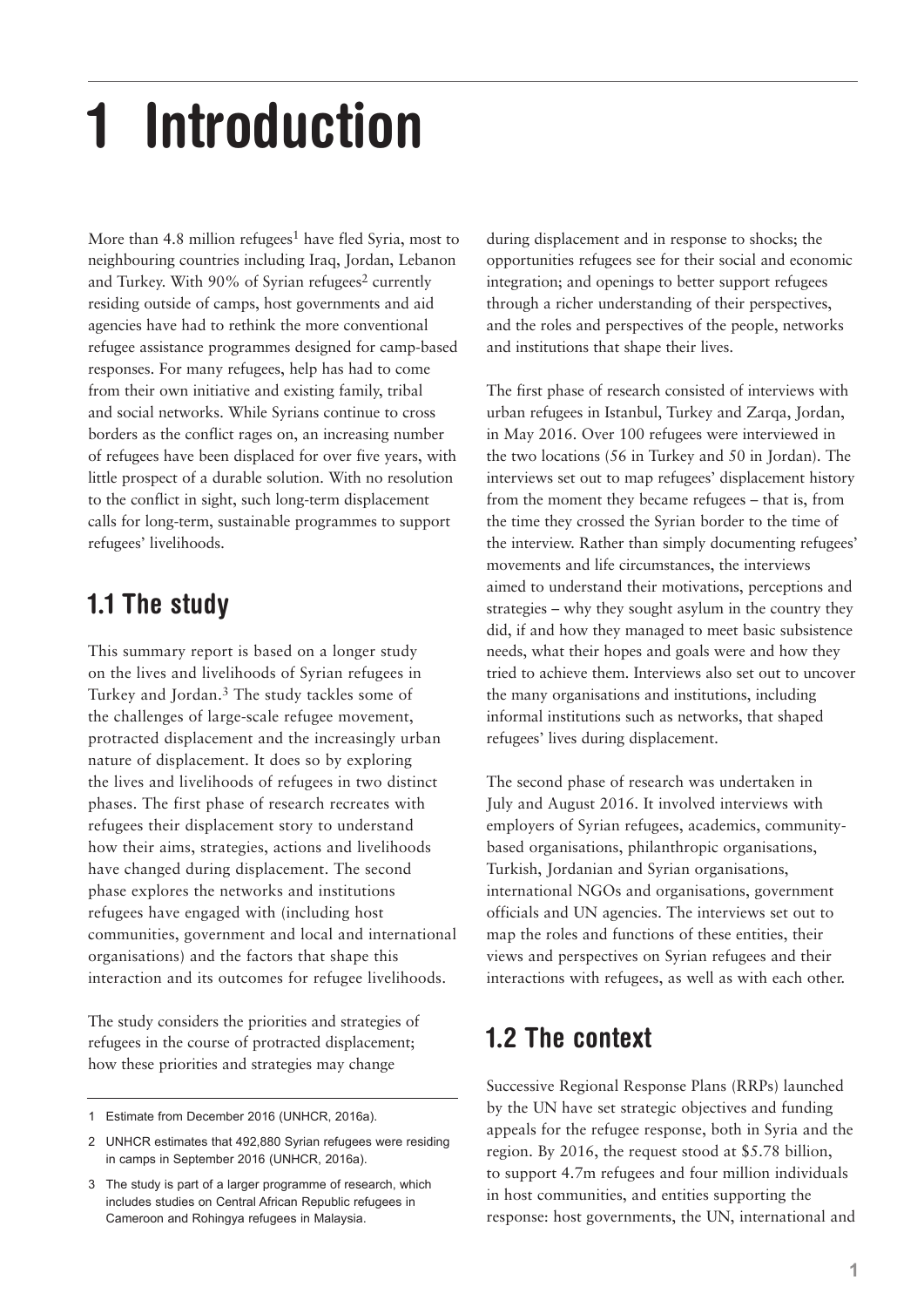national NGOs (3RP, 2016). According to the UN, 2015 appeals for the crisis were 56% funded (OCHA, 2016), marking a slight decline from the previous year and a significant drop-off from the first two years (2012 and 2013), when the appeal was funded at 70% and 72% respectively. As a consequence, Syrians seeking asylum in neighbouring countries such as Jordan, Lebanon and Turkey have faced a drastic reduction in assistance.

Although the great majority of refugees are hosted in the region, hundreds of thousands have also made the gruelling and dangerous journey to Europe. The arrival of such large numbers into the heart of Europe – and the consequent political responses to the influx – has stimulated efforts to encourage regional governments to contain refugee flows within the region. The Jordan Compact announced at the 'Supporting Syria and the Region Conference' in London in February 2016 called for 'a new paradigm … promoting economic development and opportunities in Jordan to the benefit of Jordanians and Syrian refugees' (Government of Jordan,

2016). The Jordanian government has agreed to ease restrictions on Syrian refugees' access to work permits in selected sectors and roles, and introduced a temporary fee waiver on applications. The Compact also includes budget support and access to funds from the World Bank and the International Monetary Fund (IMF), as well as technical assistance. The Ministry of Planning and International Cooperation (MOPIC), the central government agency responsible for authorising NGO projects, has also loosened an unofficial ban on livelihoods programming for Syrians. For its part, Turkey has concluded a controversial agreement with the European Union (EU) providing for the repatriation of migrants and refugees back to Turkey. In return, Turkey has requested the liberalisation of visas to Europe for its nationals, accelerated talks regarding Ankara's admission to the EU, an increase in the resettlement of refugees residing in Turkey and increased financial support to the refugee response. Turkey has also adapted its labour laws to offer work permits to Syrian refugees, and has announced plans to provide citizenship and residency to 300,000 skilled Syrians.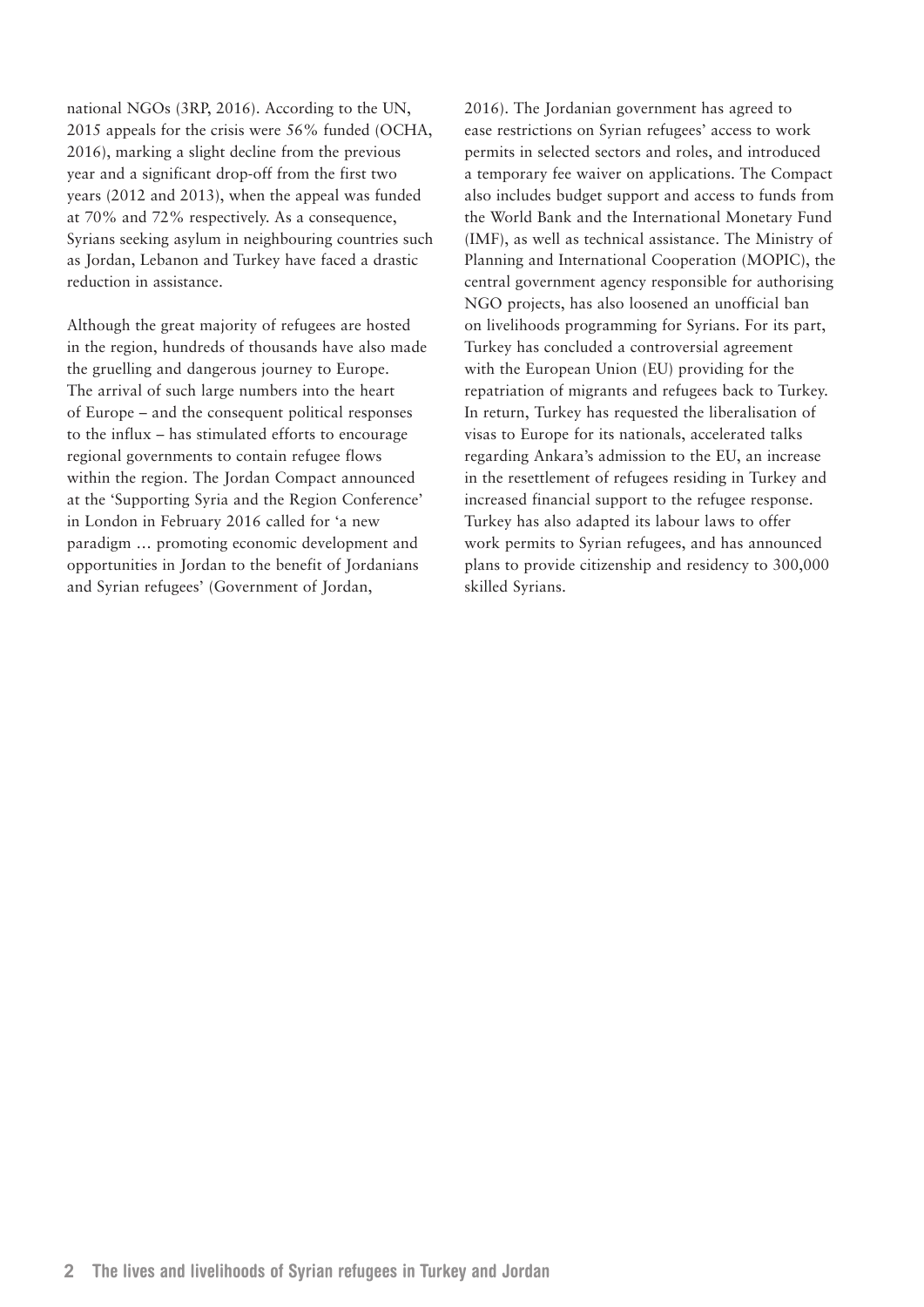## **2 Refugee lives and livelihoods: the perspectives of Syrian refugees in Turkey and Jordan**

### **2.1 The lives and livelihoods of Syrian refugees in Istanbul**

There are almost 400,00 Syrian refugees across Istanbul. Refugees move to the city motivated by their need for safety, cultural familiarity and the perception that Istanbul offers the best opportunity for employment and education for their children. While some of the refugees we interviewed were financially secure, most worked in low-paying, insecure jobs. Help from municipalities is ad hoc and humanitarian organisations are struggling to provide assistance.

According to the refugees we interviewed, the main livelihood challenges are uncertainty regarding their status as refugees (notably work permits and citizenship), poor working conditions (low pay, informal, insecure jobs and harassment, particularly of women), and discrimination. Refugees with no support from pre-existing networks were more susceptible to predatory practices at the hands of landlords and bosses. Most refugees believed that assistance was insufficient, and had not heard of NGO support in Istanbul, had tried unsuccessfully to obtain assistance or felt that NGO support was located too far from their household to be reachable.

Through analysis of their goals, strategies and livelihoods outcomes, the study identified three broad categorisations of refugees in Istanbul: those focused on integration, those who were struggling and those focused on survival.

Refugees in the integration category are more comfortable financially, with decent living conditions and less anxiety about the future. The general aim of refugees in this category is to gain respect, engage with the wider Syrian and Turkish communities, strengthen networks and increase employment opportunities.

Refugees in this category represented a minority of the refugees interviewed, and the study believes a minority in the overall refugee population in Istanbul. Numerous factors seem to be important in supporting successful livelihoods outcomes, including political connections and cultural networks. Most refugees said that they received financial and other forms of support from family and friends in Turkey, Europe and the Gulf.

Refugees in the struggling category enjoy at least some stability – for example, one or more members of the family has a job, albeit a low-paying one. Families usually live in a small apartment or share an apartment with other families, or single men live together. This group represented the large majority of the refugees interviewed, and may reflect the experience and status of most Syrian refugees in Istanbul. Refugees in this category aimed to achieve more stable employment with decent pay, using existing skills, as well as some form of legal status or protection. However, finding work, paying rent and investing in education was a continuous struggle; without employment protection or higher wages, refugees interviewed made inevitable trade-offs regarding their main priorities (paying rent, living expenses, schooling). Most refugees in this category worked in textiles or the service industry (restaurants, bakeries, stores), while a minority had other professional and artisan jobs (accountants, carpenters, painters). Most refugees found work through Syrians and to a lesser extent Turkish friends, or by approaching businesses in person. All were confronted with low pay and poor working conditions (long hours, physically demanding working conditions, non-payment and harassment).

For extremely poor refugees with little access to support networks or assistance, daily survival to meet basic subsistence needs is the goal. This often entails daily labour or some form of hand-to-mouth existence. Refugees within this group typically move frequently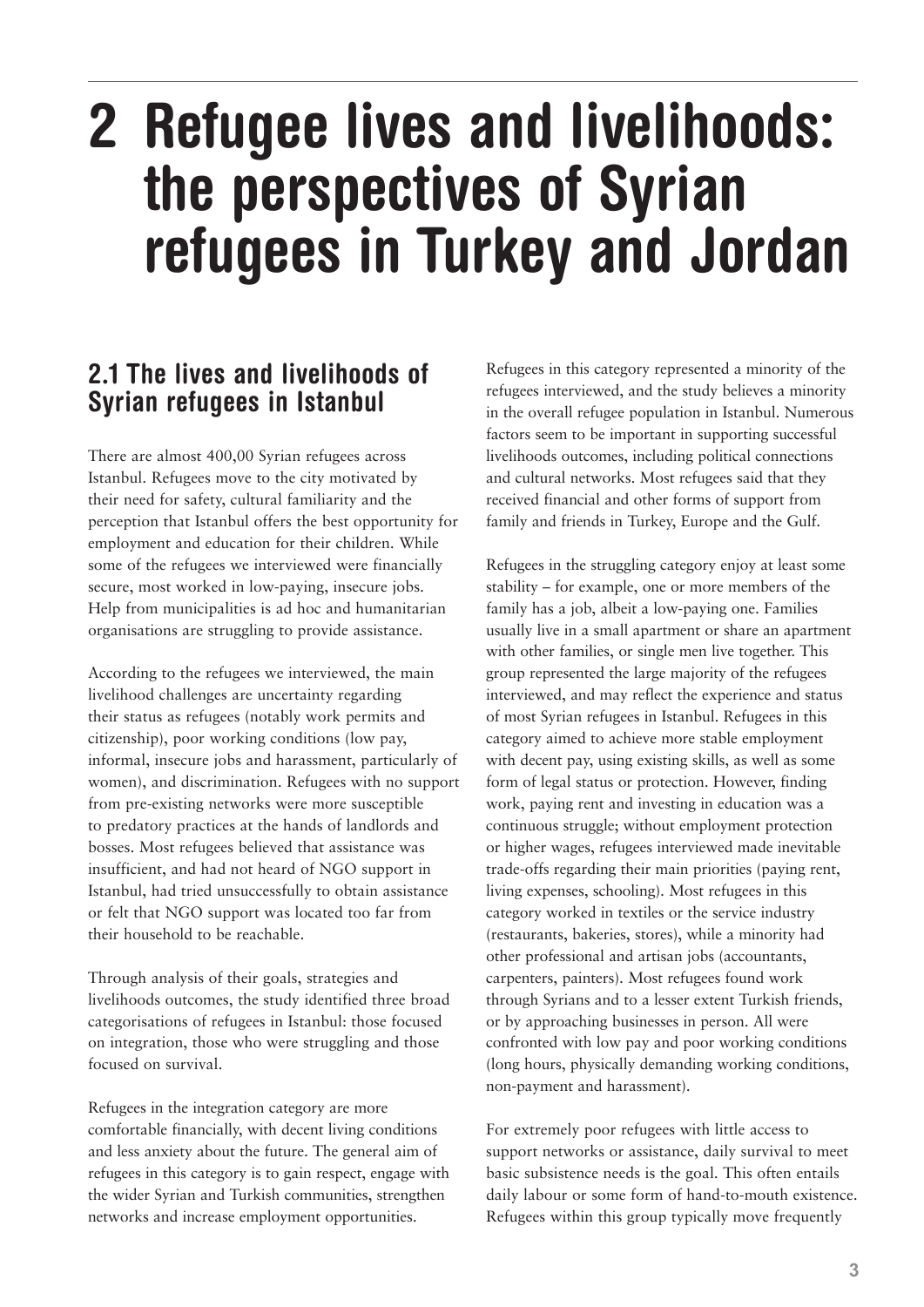or stay with acquaintances or family, or in some cases groups of single men live together. Refugees in the survival category relied on short-term strategies designed to reduce their living costs and provide them with immediate cash. These refugees often shared crowded accommodation or lived at their place of work. With no savings or direct support through existing networks of friends or family, daily labour was their main source of income.

#### **2.1.1 Documentation and legal status**

Refugees in Istanbul found it difficult to obtain the legal documents (the *kimlik*, a national identify document) they needed to access assistance, the Turkish medical system and the work permit scheme. Procedures to obtain such documents were unclear and required risky and expensive steps (returning to the Turkish city where they initially registered), and refugees reported varied experiences with delivery times and pressure to pay bribes to the police and local authorities. Similar uncertainty linked to the new work permit arrangements left Syrian refugees feeling that they personally did not stand to benefit from changes in labour law.

### **2.1.2 Migration to Europe and integration**

When asked about whether they planned to make the trip to Europe, interviewees responded with an emphatic 'no' or 'yes'. Factors shaping refugees' views included how satisfied they were with the opportunities available to them in Istanbul, the cost of the journey and the dangers involved in going by sea, differences in cultural and religious norms between Syria and Europe and feedback from family and friends who had already made the journey. There were also mixed views about integration into Turkish society. Some Syrians had taken a practical approach, learning the language and making connections, while others were resistant to integration for fear that it would diminish their connection to Syria. This reluctance led some refugees to stay within their own communities, not learning Turkish or sending their children to Syrian schools.

## **2.2 The lives and livelihoods of Syrian refugees in Zarqa**

The Jordanian government's stance towards Syrian refugees has undergone significant shifts since the outbreak of the conflict, from initially refusing an encampment policy to establishing six camps; from a liberal employment policy for Syrians to a strict one;

and from permeable to virtually closed borders. The Syrian refugees interviewed for this study in Zarqa, an industrial city near Amman, struggled to adapt their livelihood strategies in this fluid policy environment.

### **2.2.1 Fragile livelihood outcomes: assistance and employment**

Until recent policy changes following the London Conference in 2016, it was difficult and dangerous for Syrians to work, and impossible for aid agencies to do meaningful livelihoods support as the government rejected any attempts to make the population selfsufficient. Many refugees worked illegally in the service industry, construction, skilled fields like carpentry and textile production and skilled and unskilled agricultural work. Cash assistance has been crucial in helping to sustain Syrians in displacement. In 2015, over \$53m in cash was distributed to 30,000 Syrian refugee households (UNHCR, 2016c). Syrians also have access to basic services such as health and education.

### **2.2.2 Refugees' goals and aspirations**

While most refugees said that they had come to Jordan in the footsteps of relatives or neighbours, or simply because it was the closest open border, many emphasised that safety and family unity had been their main goal. When considering remaining in Jordan in the medium and long term, refugees often said that they felt trapped in aid dependence and unable to better their lives or those of their families. Concerns were particularly high regarding the future of their children. While parents felt that they could probably accept a life of menial labour, they wanted more for their children, but believed that a better future was unattainable given the limited educational and livelihoods prospects available in Jordan.

Most refugees interviewed for this study had initially arrived at Zaatari Camp, but few stayed there very long because the lack of privacy, fears about the safety of children and women, poor sanitation and health services and generally rudimentary conditions made life in the camp untenable. For refugees in illegal work, deportation to camps, and in some cases back to Syria, is a constant concern. While only a few families interviewed had directly experienced or witnessed deportation, all refugees working outside the home felt the risk acutely.

### **2.2.3 Livelihood strategies**

The predominant strategy among Syrian refugee men in Zarqa is to work illegally outside the home. Black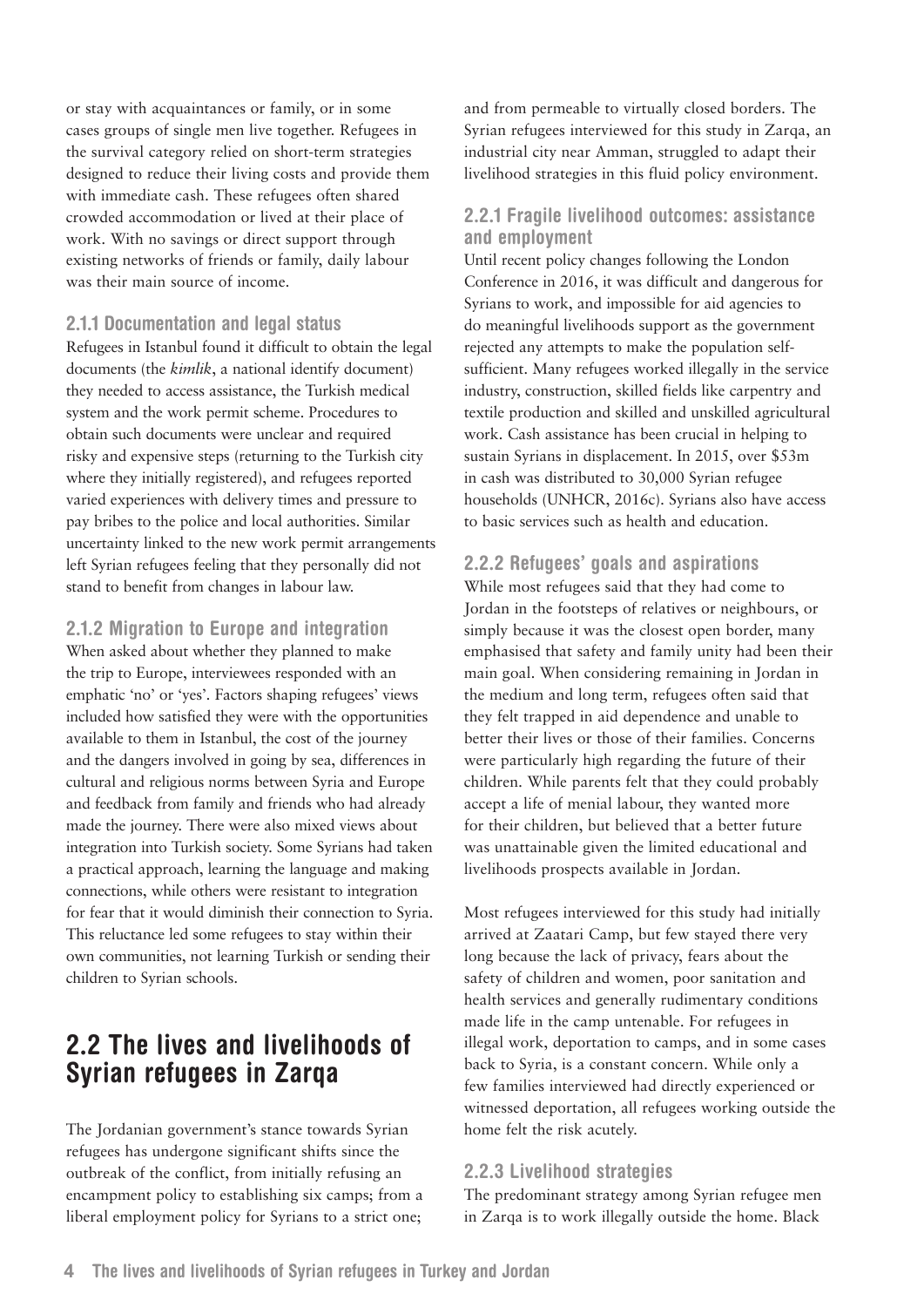market jobs can be full-time, such as working as sales assistants in retail stores or as shelf stackers in supermarkets, or on-demand work in maintenance, construction and bakeries. In some cases refugees had gone stall to stall and shop to shop asking for work, though it was more common to find unadvertised jobs through Syrian or, for the more well-connected, Jordanian social networks.

The lack of work protection and means to address grievances in the black market mean that informal sector workers are often subject to exploitation, including working long hours, denial of leave or pay and low wages. Syrians without work permits – like all foreign black market workers – must work covertly at night or at weekends, when there are fewer Ministry of Labour patrols. Few women interviewed for the study had attempted to find formal employment, and most considered working outside the home to be either culturally unacceptable or impractical given their childcare responsibilities.

### **2.2.4 Work permits and entrepreneurship**

Despite optimism amongst aid actors about the recent changes in Jordan's policy on the right to work, the Syrian refugees we interviewed did not see work permits as a panacea for the livelihood challenges they faced. Although some skilled workers have found employers who will apply for work permits, most refugees could not transfer their skills because of the legal constraints on employment. For the majority, working in the informal sector, work permits felt a distant possibility, and most did not believe that their employers would agree to formalise their jobs. Many refugees had multiple employers who called on them for ad hoc jobs, and thus could not see themselves being tied to one employer for a year, as the work permit scheme requires. Consequently, most refugees continued to see their main livelihoods option through informal and illegal work and thus no relief from their fear of deportation back to camps. Refugees with more social and economic capital have entered into business partnerships. These partnerships are often with relatives, as the lack of legal protection for Syrian refugees requires a greater degree of trust within the business partnership.

**2.2.5 Relations with the host community**  Several reports have highlighted significant tensions between Syrians and Jordanians, particularly in northern cities (REACH, 2014; REACH, 2015; Mercy Corps, 2012). Some refugees said that they had encountered discrimination and verbal abuse, and that their children

had been bullied at school, but by far the most frequent and bitter complaint was about exploitation at work. Others told the study that Jordanians shaped their lives positively: some women said they had strong social networks that spanned Syrian and Jordanian communities, their children had made Jordanian friends and they had benefited from charitable acts and assistance from neighbours. Few refugees characterised their experience as wholly negative or wholly positive; the statement of one young woman aptly characterised the experience of many refugees that 'some people give you things for half price because you are a refugee, and some people charge you double'.

### **2.2.6 Integration, return and resettlement**

When considering remaining in Jordan in the medium and long term, refugees often commented that they felt trapped and unable to better their lives or those of their families, increasing their desire either to go home or to consider moving to countries that were deemed to be culturally alien. Some said they would go back to Syria if the situation in Jordan got more difficult, while others expressed the conviction that it would be possible, hopefully in the near future. Many were reluctant to pursue resettlement out of fear that doing so would split up their family.

### **2.3 Conclusion: the perspectives of Syrian refugees in Turkey and Jordan**

Syrians who have sought refuge in Istanbul and Zarqa have been met with very different policy responses. The starkest policy difference relates to assistance. In Zarqa, refugees are provided with – and are heavily reliant on – assistance, whereas in Istanbul most urban refugees receive little or nothing, and must find ways to support themselves. In both countries the majority of refugees interviewed struggled to make ends meet and saw few opportunities to improve their lives. Most were confined to low-paid jobs in the informal sector.

In Istanbul, most refugees work irregular jobs while authorities turn a blind eye, allowing some degree of autonomy and freedom. Although Turkey has recently allowed refugees to apply for work permits, most cannot overcome the financial and bureaucratic hurdles associated with acquiring a permit, and are unsure whether their employers will want to obtain work permits for them because doing so would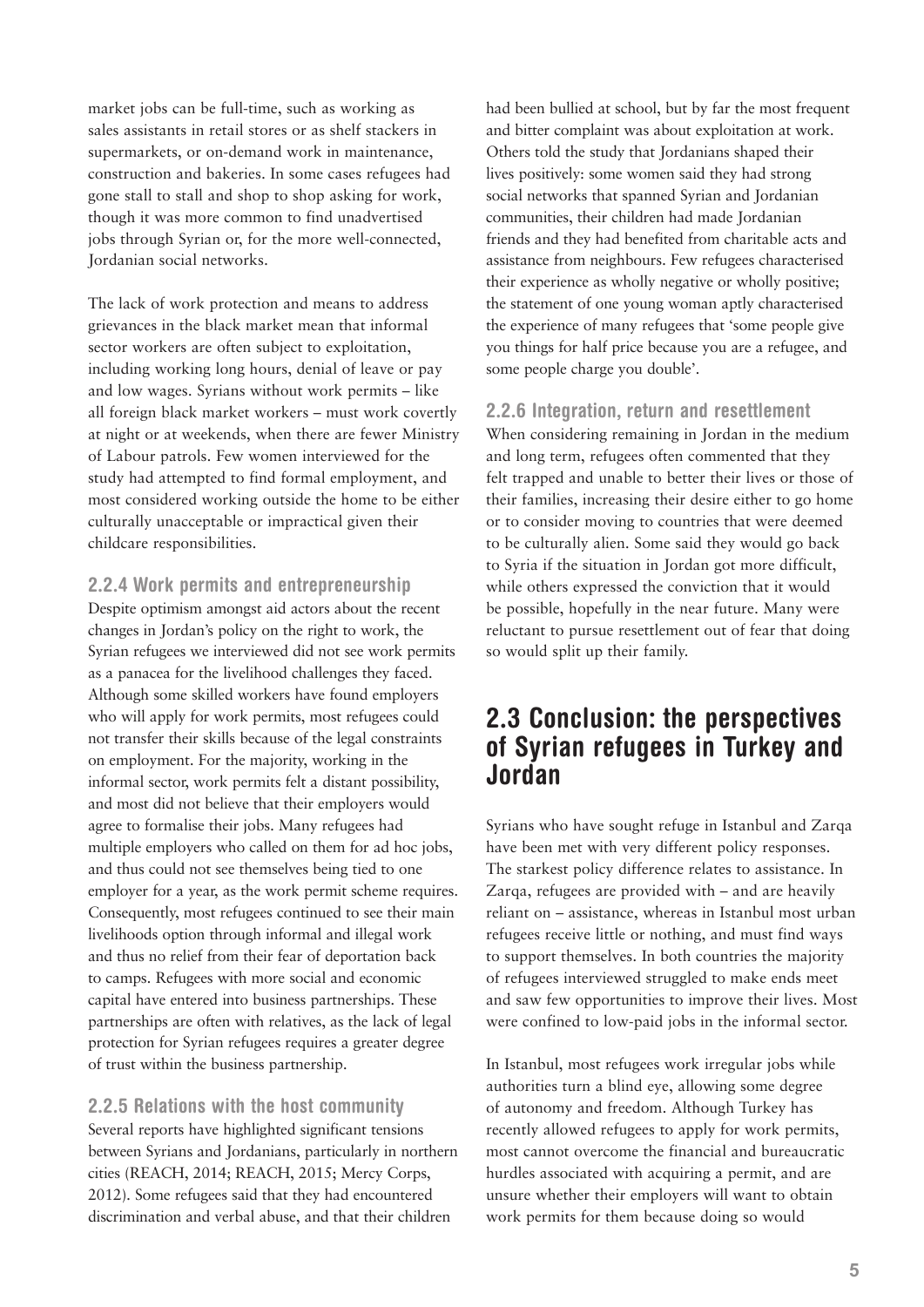increase the costs of employing refugees (as employers must pay pensions and other social contributions). Refugees' main frustration in Turkey is that the only available work is low-paid and unskilled, and leaves them vulnerable to exploitation. Most salaries are not sufficient to meet all subsistence needs, so refugees must make trade-offs between priorities such as food, accommodation and education. The diverse profiles and circumstances of refugees in Istanbul highlight their wide range of priorities, goals and aspirations. Providing tailored support to meet these varied needs – particularly for refugees with added vulnerabilities – will be a key programmatic challenge moving forward, as will promoting decent work and social cohesion between refugees and host populations.

The situation for refugees in Zarqa is very different than it is for refugees in the urban sprawl of Istanbul. Syrian refugees in Jordan receive comparatively high levels of assistance, enabling most to meet their essential needs. While most refugees interviewed wanted to work, doing so is illegal without a permit. The authorities are vigilant in catching those working illegally and refugees in illegal work are at higher risk of exploitation and often have to do low-paying jobs. While a large number of work permits have recently been designated for refugees (and the application fee has been temporarily waived) and steps are being taken by the government and its partners to resolve some of the challenges highlighted by refugees, refugees do not believe that permits are likely to benefit them personally, and are concerned about the long-term implications of the permit scheme, including being tied to one employer and having to pay an application fee when their permit needs renewal. Refugees in Zarqa therefore make employment decisions by evaluating perceived risks, benefits and trade-offs associated with working illegally, trying to attain a work permit, or relying on assistance and not working at all.

While Istanbul and Zarqa are, in many ways, very different – including in the capacity of the national economy to absorb additional people into the workforce – parallels can be drawn between the situations of Syrian refugees in both locations. While there are undoubtedly limitations and barriers, Syrians in both cities have reasonable access to healthcare and basic education. They have had negative and positive experiences with locals, and ultimately few envisaged remaining in Turkey or Jordan as their desired longterm solution – most hoped to return to Syria when it was safe to do so. Far from seeing policy changes

as a stabilising force or panacea, refugees viewed the frequent policy changes in both countries (such as those related to assistance or work permits) with caution and scepticism, and the status quo as unstable. Refugees in both cities perceived their livelihoods as fragile – in Turkey because most are unable to work lawfully and are at risk of exploitation, and in Jordan because the introduction of work permits has caused some to fear losing the assistance on which they rely.

Beyond the structural constraints Syrian refugees face in Turkey and Jordan, some of their reluctance to settle can be understood as a means of avoiding confronting the reality of protracted displacement, as well as a response to the loss of material resources, socio-economic status, livelihoods and culture associated with the war. Resettlement was a desirable solution for some refugees, but it was also rejected by many, particularly in Jordan, due to issues related to family unity and a desire to stay in a country culturally and geographically close to Syria. While refugees in Turkey were well aware of the financial risks and physical dangers associated with irregular movement to Europe, this was considered an option by some who saw it as their only way out of an untenable situation.

While refugees' perceptions of their institutional landscapes in Istanbul and Zarqa differ, they nonetheless share similar goals and aspirations. Refugees in both contexts want safety, family reunification and to be able to meet their basic needs in a dignified manner. They want quality education for their children and healthcare for their families, as well as constructive engagement with and respect from members of the host environment. They want support to be available for vulnerable refugees who need it most, and they believe that policies should be developed and assistance delivered in a way that is equitable and transparent. They want a basis for their hope that they will not be consigned to living in instability and limbo for years to come.

There was a strong sense during the study that adult Syrians in Turkey and Jordan had begun to resign themselves to the difficulties and indignities that come from being a refugee in protracted displacement, but they could not accept that for their children, and were motivated to improve their situation for the sake of their children and their children's future. As this is at the heart of what concerns and motivates many refugees, it is a key potential area from which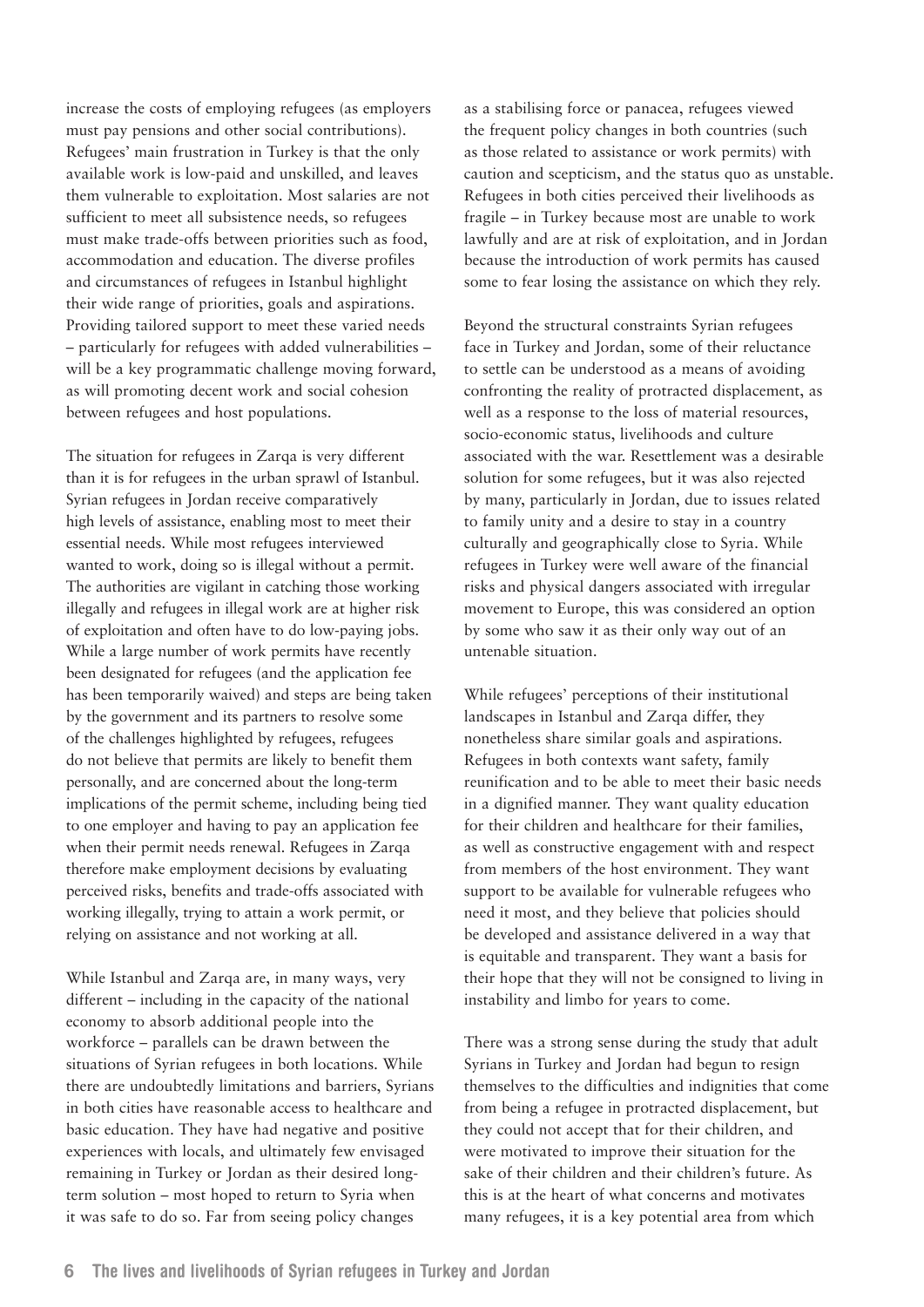to explore policy and programmatic interventions. While refugees did what they could in their individual capacity (whether by working low-paying, exploitative jobs, or starting small home-based income-generating projects), these efforts were at times strongly helped

or hindered by both state policy and international humanitarian efforts. The following section provides complementary analysis, considering these policies and the institutional landscape from the perspective of non-refugee stakeholders in Turkey and Jordan.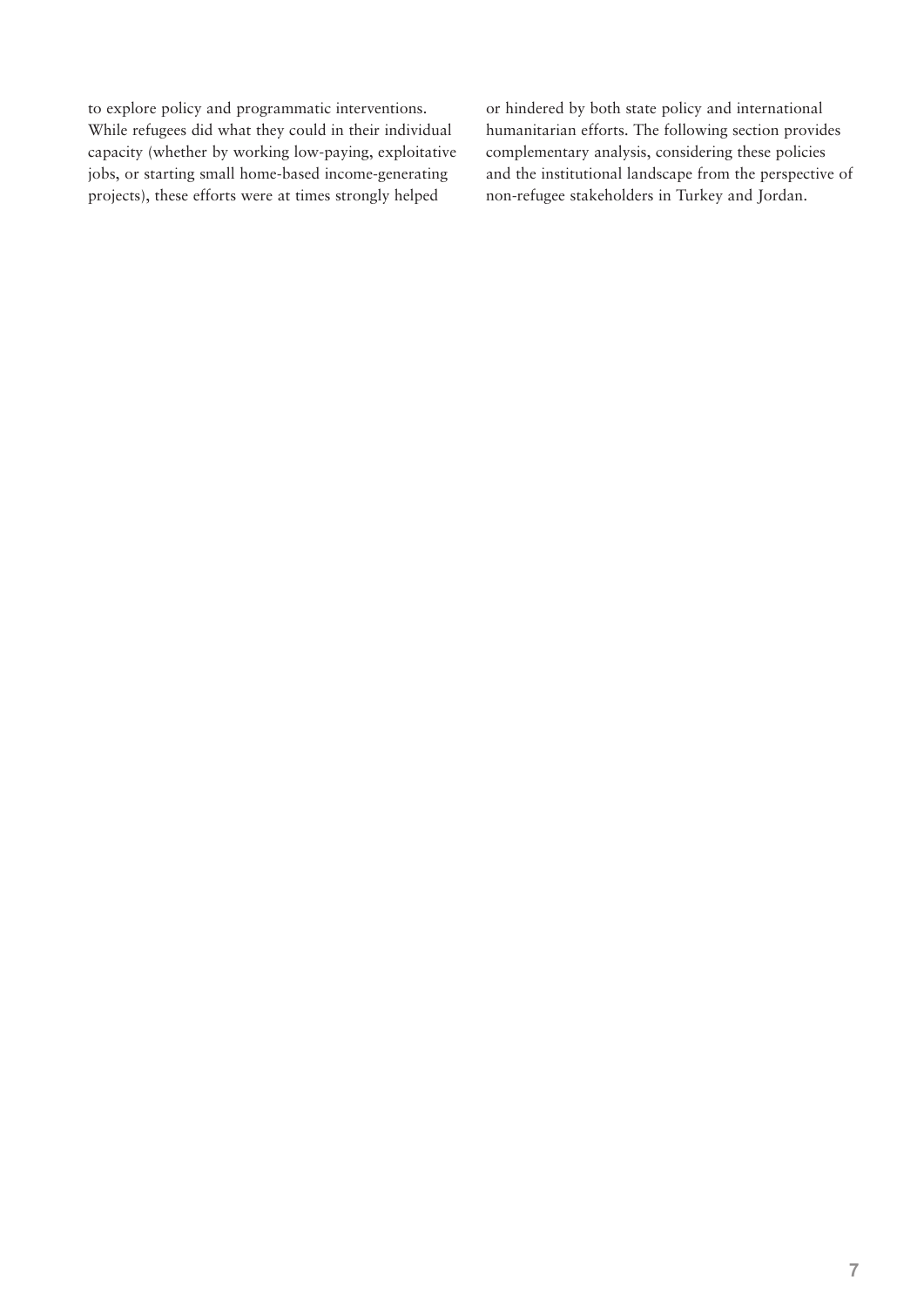**The lives and livelihoods of Syrian refugees in Turkey and Jordan**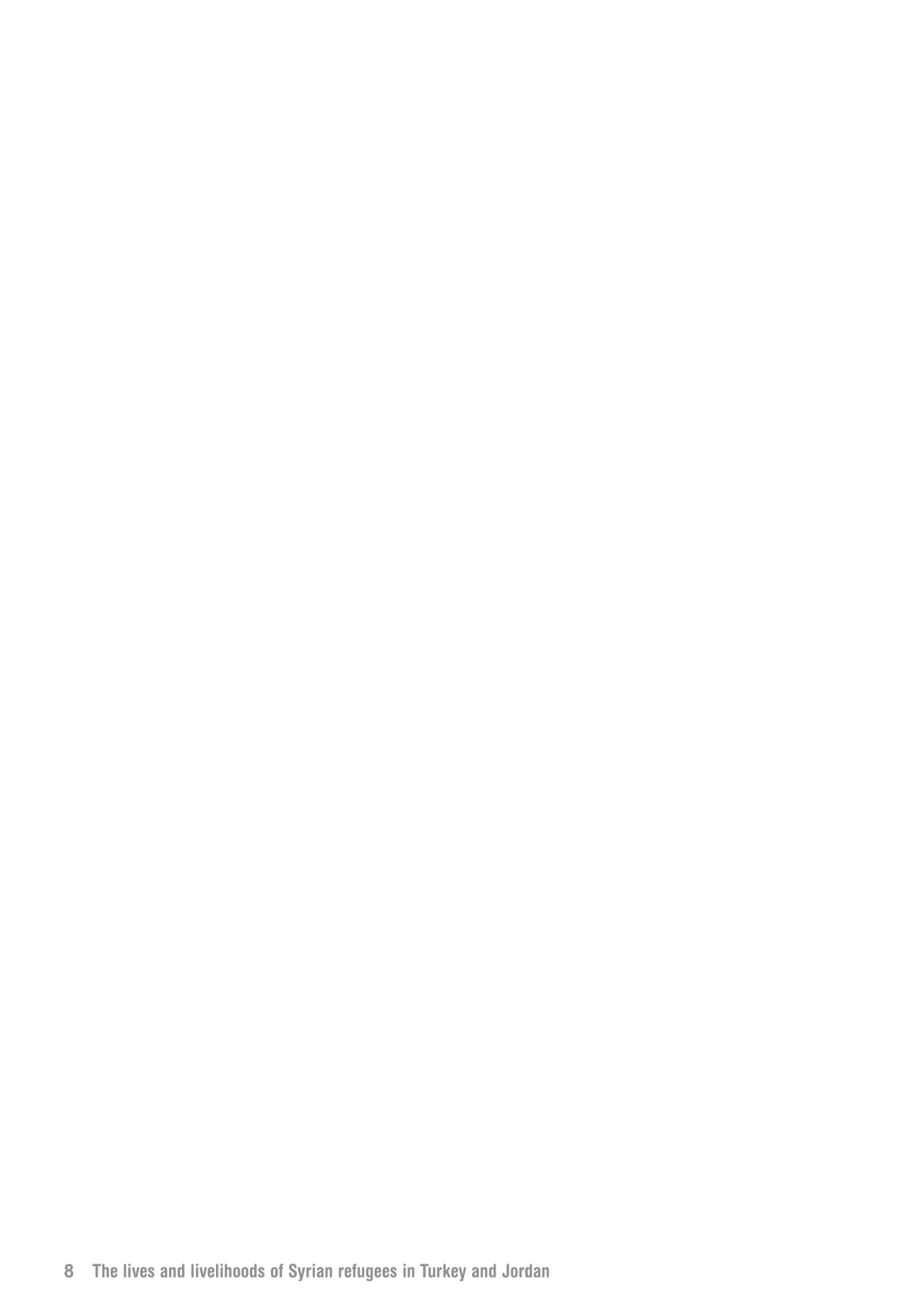## **3 The institutional environment for Syrian refugees in Turkey and Jordan**

### **3.1 The institutional environment for Syrian refugees' lives and livelihoods in Turkey**

Refugees in Turkey face considerable challenges. Yet while certain aspects of Turkey's response to refugees could be improved, it should be recognised that the country is hosting more refugees than any other, and in a global context in which many governments are restricting the access and rights of refugees. As such, key elements of Turkey's response (particularly access to healthcare, freedom of movement and registration) have been remarkable. The following micro-level analysis of the livelihoods of Syrian refugees in Istanbul is framed within these positive aspects of Turkey's macro-level response to the influx of 2.7m people.

The livelihood challenges of Syrian refugees in Istanbul are three-fold: employment conditions; increasing prejudice against Syrian refugees; and major challenges in accessing assistance and services, particularly for the most vulnerable refugees. The institutions that support refugees are struggling to meet these challenges, overwhelmed by the scale of need, a dearth of information on refugees' socio-economic profiles and a lack of effective leadership and coordination, especially from the government. The failure of the Turkish government to clearly articulate a vision and detailed plans on refugee-related issues, through public dialogue and strong engagement with the private sector, refugees and civil society, has contributed to growing tensions.4

The Turkish government plays an extensive role in managing what has become a non-camp, government-

financed approach atypical of most refugee responses (World Bank, 2015). Another distinctive characteristic of the government's approach is the marginal role of international humanitarian organisations, $<sup>5</sup>$  particularly</sup> in Istanbul, with a strong operational role for the Turkish Red Crescent and national NGOs. While managing the provision of services (primary healthcare and education) for Syrian refugees, the government is also passing new laws and procedures on refugee employment. Meanwhile, under a controversial deal with the EU Europe is providing economic and political incentives to Turkey in an effort to keep Syrians within its borders.

### **3.1.1 The labour market, economy and work permit schemes**

The structural challenges within the Turkish labour market and economy have affected employment opportunities and the quality of jobs for refugees (World Bank Group, 2015; OECD, 2016). Turkey has welcomed cheap labour in specific sectors, enabling refugees to work and providing them with a form of self-reliance, but this has left refugees vulnerable to exploitation and confined to poorly paid jobs. The informal labour market is not specifically a Syrian refugee issue: Turkish nationals work in the informal sector, as do migrants and refugees of other nationalities (albeit under a different legal framework to Syrian refugees).

Legalising work and allowing work permits for Syrian refugees may have little impact in the sectors where they are largely employed. This may explain the slow uptake of work permits, with only 5,500 issued to Syrians between January and July 2016. Formal, legal employment through the new scheme is also

<sup>4</sup> The second phase of research in Istanbul was finalised on the day of the attempted coup on 15 July 2016. The longer report reflects on the potential consequences of the aftermath of the coup. For more, see Barbelet, 2016.

<sup>5</sup> This may change as the World Food Programme (WFP) announced its involvement in a large-scale cash programme in September 2016.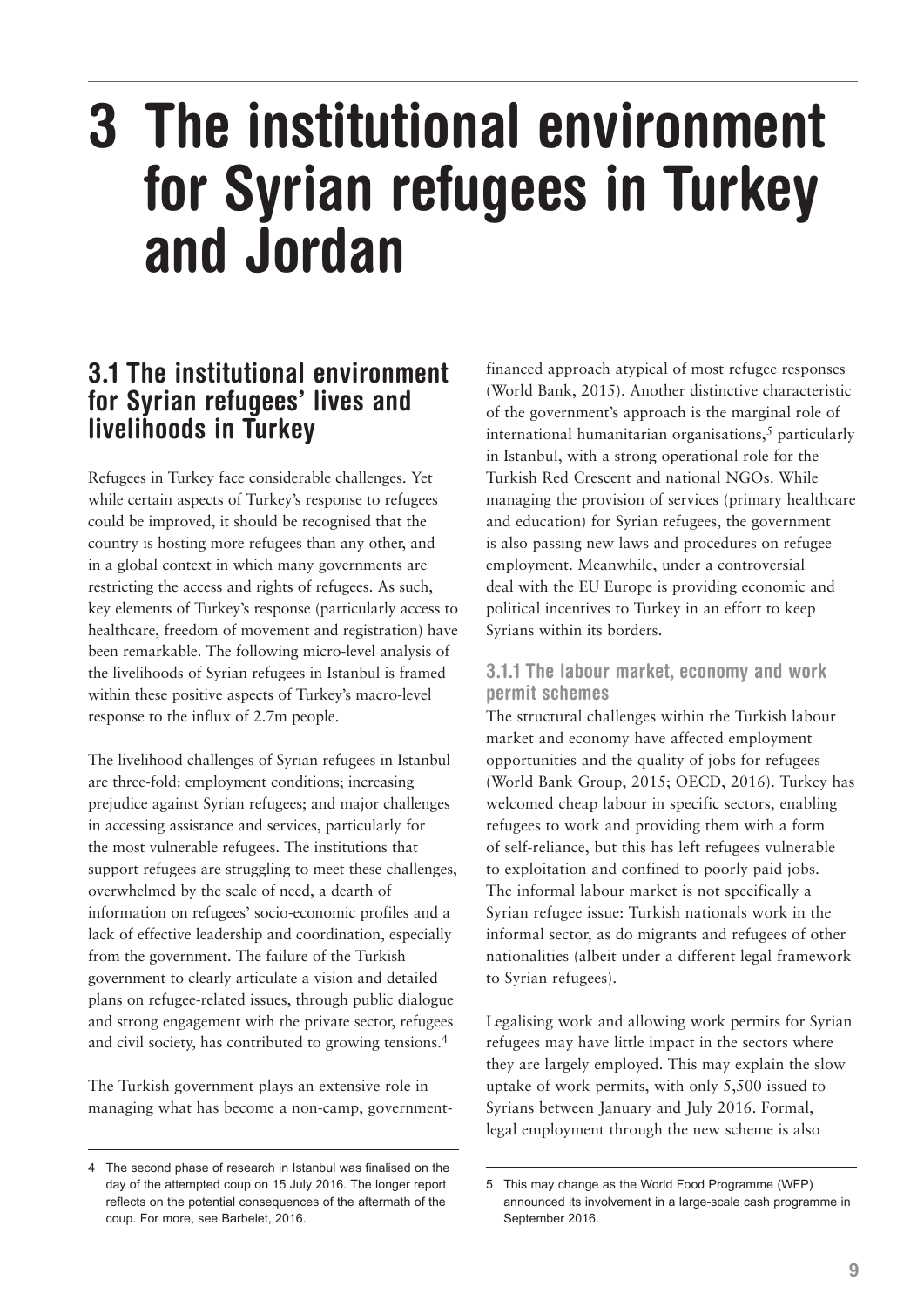hampered by lack of outreach by the government to potential employers and refugees, the lack of incentives for employers to hire Syrians legally and lack of enforcement measures against illegal employment. As the scheme is relatively new (the legislation was only passed in January 2016), a period of familiarisation is to be expected. However, competing information has created confusion and impeded implementation of the scheme, leaving companies and aid agencies without accurate and up-to-date information. Interviews with employers revealed that the costs of paying monthly social benefits for Syrian refugees, as required under the permit scheme, was more of a disincentive than the application fee. While there is a consensus around the need for more unskilled labour in the current market, the costs of hiring Syrians are the same as hiring Turkish nationals, so there is no incentive for employers to choose Syrians over local workers.

### **3.1.2 The host community**

Turkish public opinion on Syrian refugees appears deeply divided. While there is some sympathy for their situation (Erdogan, 2014), relations between Syrian refugees and the host community do on the whole appear to be deteriorating, in part because of the government's failure to explain changes in policy to the Turkish population. Similar to previous statements, the government's announcement on Syrian refugee citizenship in July 2016 was apparently made without consultation with ministries or the public, and without details on implementation, for example on the criteria for eligibility. In addition to better communication, there is also scope for more concerted efforts to build 'social bridges' via sustained public engagement, particularly for refugees in the 'survival' and 'struggling' categories, to deepen social integration and increase livelihoods opportunities.

### **3.1.3 Livelihoods interventions**

As in other refugee crises, livelihoods interventions are under-funded and receive significantly less funding than food assistance. By June 2016, the Regional Refugee and Resilience Plan had received \$30m for livelihoods interventions against a \$461m appeal. Coordination is also a problem: there is competition within the government over areas of responsibility, mandates and budgets, and numerous aid and development actors are implementing small-scale projects that either duplicate efforts or make no difference (short-term vocational training that is not certifiable, for instance), rather than strategically investing what resources are available in providing comprehensive support.

The development of effective, refugee-sensitive macroeconomic policies that encourage better livelihoods outcomes for Syrian refugees is a work in progress. Our research highlighted a number of studies and initiatives by the government and international organisations (such as the World Bank and the International Labour Organization (ILO)) looking at the demands of the labour market and mapping the skillsets of refugees. There has also been a shift in the response, with development partners such as the World Bank seeking to open up livelihood interventions to more macro-level work and addressing problems in the labour market.

### **3.1.4 Humanitarian support and assistance**

NGOs and community multi-service centres in Istanbul have supported refugees with counselling, legal aid and occasionally in-kind assistance, helping them with issues relating to employment, living conditions and schooling. However, there were reportedly only three centres in Istanbul catering for 400,000 Syrian refugees. In addition to extending the reach and capacity of multi-service centres to support Syrian refugees in the informal sector, some form of assistance not based on employment will continue to be needed for the most vulnerable (such as those with specific disabilities and protection concerns). The provision of assistance and services (with the exception of healthcare) was inconsistent, with limited support, primarily through municipalities and multiservice centres.

### **3.2 The institutional environment for Syrian refugees' lives and livelihoods in Jordan**

Most actors involved with refugees – including community-based organisations (CBOs), NGOs, UN agencies, government ministries and employers – held surprisingly similar views on the nature of the environment in which refugees establish their livelihoods, and the dilemmas facing refugees, the host community and the Jordanian government. Yet it has taken five years to align international and host state positions on encouraging refugees' self-sufficiency.

### **3.2.1 The government**

The institutional environment is characterised by a high degree of government control and centralisation. The government leads the discourse surrounding refugees, and its policy decisions affect stakeholders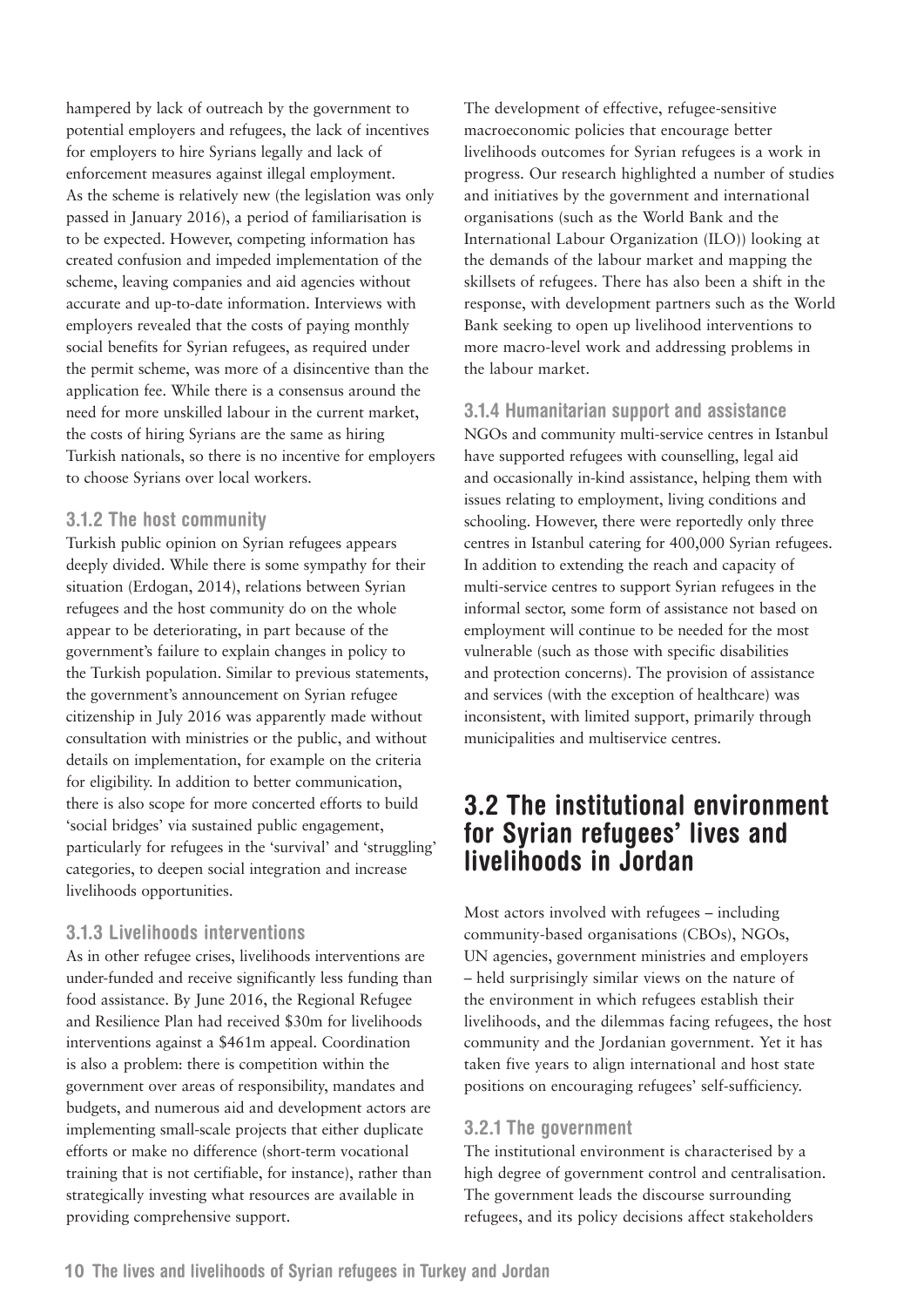at every level. It leads the drafting of the national plan as part of the 3RP and heads the national coordination system for the refugee response and the resilience component<sup>6</sup> of the national plan. While the broad strategic objectives of the national plan are discussed and agreed with all actors involved in the refugee response, programmes require individual approval by the government through its line ministries and the MOPIC. Aid actors highlighted the lack of coherence in government processes, which meant that organisations had to invest time and resources in navigating through the approval process, often based on unwritten policies and rapid changes in the government's position.

The government frames its response in terms of its historic role as a refugee-hosting state. It emphasises that Syrian refugees have been received on the basis of solidarity, hospitality and indigenous norms, but also insists that Jordan cannot be expected to be a perpetual and ever-receptive host. This explains the evolution of Jordan's refugee policy framework, at times giving (i.e. work permits) and at times taking away (i.e. closing the border, leaving tens of thousands of refugees stranded). Jordan contrasts its position with Western governments, which have pressed for the expansion of refugee rights in the Middle East and for borders to remain open to refugees, while restricting their own asylum policies to stem migration flows to Europe (Hargrave et al., 2016). Jordan has been skilled at leveraging aid from the international humanitarian system in ways that suit its domestic priorities, rather than simply accepting the terms on which the UN and INGOs would like to operate in the country (Seeley, 2010; Seeley, 2013).

The government's main concern with allowing Syrians to work has been the impact, real or perceived, that this would have on its own people's prospects of employment (ILO, 2015). Syrians have settled in areas of the country where poverty rates are highest. The influx has also drastically worsened a housing shortage and led to spikes in rental prices. The government's reluctance to let Syrians work is also linked to concerns over facilitating local integration, which is not a 'solution' that the government openly entertains.

### **3.2.2 Sub-national institutions and local authorities**

Our research found that institutions at the local level could play an important role in the refugee response, but are in practice very constrained. Local government's role in dealing with the impact of the refugee influx on service provision and civic life more generally has been limited by the intense centralisation of decision-making in Jordan, limited authority and extreme funding constraints. Municipalities report to a central ministry and have very limited scope to make independent decisions or craft local policies to suit local needs. Municipalities are not authorised to raise their own revenues, and while the law grants them some independence, in practice no funds can be spent without central government approval.

#### **3.2.3 Local aid actors**

Likewise, CBOs and NGOs are constrained in the role that they can play in refugees' lives. While Jordan has thousands of NGOs, many of them several decades old, it does not have a strong civil society. Many prominent NGOs are directly linked to the royal family and merely act as intermediaries between the international aid system and the state. Others have a genuine presence in poor communities, but do not have an activist, advocacy or lobbying function (Ababsa, 2011). Islamic and women's organisations are amongst the more organised and political.

#### **3.2.4 The host community**

At a local level, perhaps the most discussed, most important and at the same time most ambiguous 'institution' is the host community. On an individual level, members of the host community are landlords, employers, teachers and neighbours of refugees, with the power to open or close off opportunities for a home, jobs, to learn and operate businesses. At a group level, the host community can reinforce within itself a feeling of generosity or animosity to refugees that may be at odds with individual interactions.

While refugees in our study mentioned few negative experiences with Jordanians in Zarqa, several Jordanian respondents confirmed that there was resentment around the impact refugees have had on the labour and housing markets. However, it was difficult, if not impossible, to characterise the relationship between host and refugee with any finality. Attitudes vary over time, and are influenced by official pronouncements as well as other cues. Some Jordanian respondents felt that conflict had at times

<sup>6</sup> The resilience approach to the Syrian refugee crisis was spearheaded by the UN Development Programme (UNDP) (see Bailey and Barbelet, 2014). However, it has been interpreted and implemented in Jordan as that part of the response dedicated to host communities.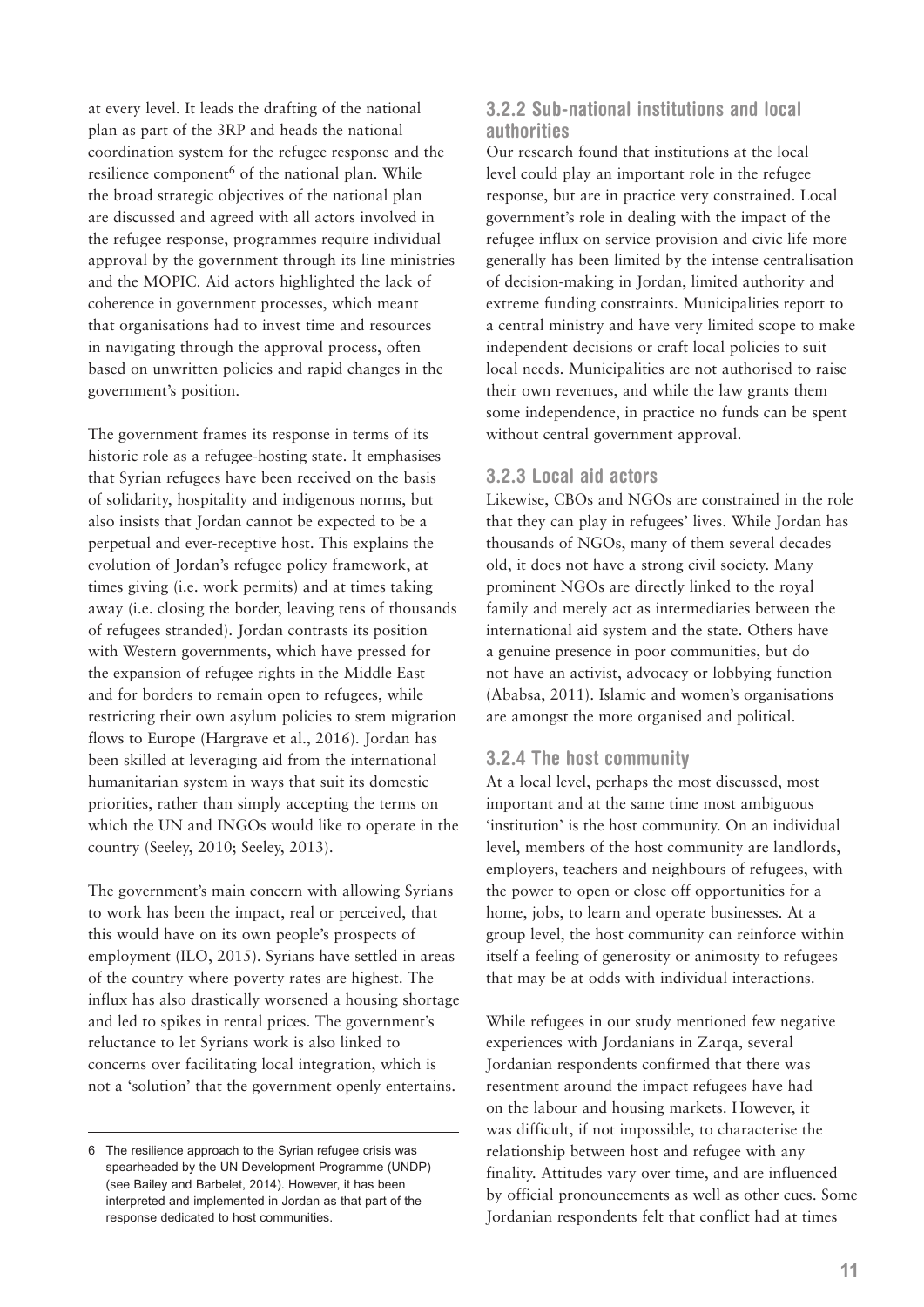been exaggerated to bolster claims for more attention or funds for the refugee response, by both Jordanian and international actors. While the government appears, from its rhetoric, to be attuned to local grievances, Jordanians may have limited resources to make their perspectives known. Host–refugee relations are complex, and it is unhelpful to reduce the dynamic to cliches about 'rising tensions'.

For their part, INGOs felt that their scope to engage with host communities was limited by the government. Government policy requires all projects to include 30% in cash grants or goods to Jordanian nationals. To fulfil this quota, INGOs are presented with lists of Jordanian beneficiaries taken from the government's poverty targeting system. This in itself does not present a problem, except that, in the process, ministries communicate directly with the beneficiaries and prevent INGO outreach. This limits INGOs' entry points for introducing the organisation's work, engaging with host community beneficiaries and creating spaces and bridges between host communities and the refugees they support.

### **3.2.5 International humanitarian and development actors**

The range of international entities involved in the Syrian refugee response in Jordan spans INGOs with a longstanding presence in the country, actors which have set up or returned solely for the Syrian refugee crisis and a large variety of donors.

For the first five years, the international response to the Syrian refugee crisis in Jordan was primarily humanitarian (which meant assistance was designed to be short-term and focused on basic needs), while the UN sought greater regional coordination and involvement of host states. INGOs operated primarily within refugee camps, even after it became clear that most refugees were self-settled. When it came to devising livelihoods strategies, agencies had to work out how to support the development needs of refugees in protracted displacement without generating local resentment and within strict policy constraints on livelihoods programming. Humanitarian advocacy around livelihoods was predominantly focused on securing the legal right to work for refugees.

More recently, multilateral development organisations such as the World Bank and the ILO have become heavily involved in the response. This reflects a shift away from the view that protracted crises are the

responsibility of humanitarian agencies towards an understanding of them as 'development issues with humanitarian elements' (Harild, 2016). The involvement of these players has brokered policy shifts and programmes addressing the development needs of both Syrian refugees and host countries. While development actors have long been present and involved in research and policy work around refugee crises, as well as running development projects for the host community, they have now become primary players in shaping policies and providing funding for refugees (World Bank, 2016).

While the Jordan Compact marks a substantial policy shift, it is too early to assess the medium- to longterm impact it will have for the stakeholders involved, foremost among them Syrian refugees. What is clear is that the government has an ongoing role to play in clarifying and streamlining a complex regulatory environment. Increasing the uptake of work permits will also remain a challenge, and ongoing support will be needed to encourage job creation. Lastly, there will be a minority of refugees who are unable to make use of or benefit from these new employment opportunities, and who will remain in need of assistance. Pressing humanitarian issues and protection concerns will persist for refugees with specific vulnerabilities, and those who do not have correct documentation and are at risk of deportation to camps and even back to Syria.

### **3.3 Conclusion: the institutional environment for Syrian refugees' lives and livelihoods in Turkey and Jordan**

The institutional environment for Syrian refugees in Jordan and Turkey – as well as for organisations aiming to support them during their displacement – is characterised in both countries by strong government involvement. In Turkey, the government leads the coordination and implementation of refugee support, with the more limited involvement of international actors. In Jordan, the government has positioned itself as a coordinator rather than an implementer of the refugee response, with a strong vision of what it wants from the international community.

The challenges refugees face in both Turkey and Jordan are linked to chronic issues in these countries' economies and labour markets, in particular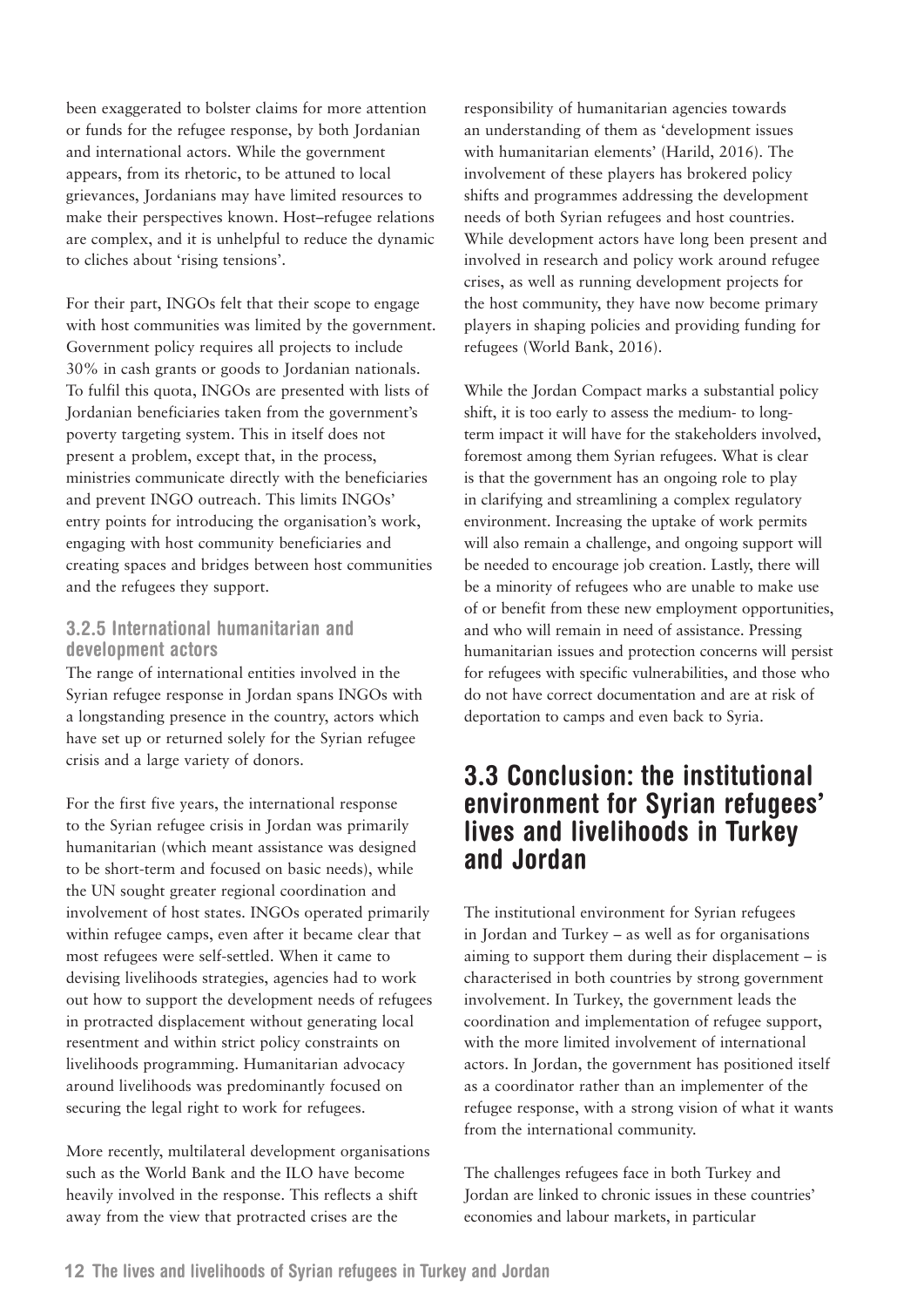exploitation, low pay and harassment in the informal sector. These risks also confront nationals in both countries, and as such addressing these issues will potentially benefit refugees and support their livelihoods, as well as the livelihoods of locals. At the same time, however, other investment is required to address refugee-specific challenges. Changes in policies, even if beneficial, especially in the long term, have left refugees confused and with a heightened feeling of uncertainty. Aid actors should focus on clarifying policies with the governments in Turkey (over citizenship and residency), and in Jordan, developing coordinated messaging for all those supporting refugees, and dissemination to refugees themselves.

Supporting livelihoods is not just a technical exercise, and supporting refugees to build their social capital and social bridges with the host community remains

a critical element of integration. In Turkey, refugees best able to manage have relied on existing networks to support themselves during their displacement. Developing a dynamic community among refugees and across refugees and host communities requires facilitation, especially when both communities are struggling to make a living.

Finally, changes in labour laws will continue to open up opportunities for Syrian refugees in Turkey and Jordan. However, ensuring that the skills of refugees are utilised and their aspirations fulfilled requires going beyond current policies. Rather, it calls for a combination of advocacy with govern-ments and labour unions on opening up other sectors of activity to work permits, as well as creative solutions as a basis to negotiate with the government around reducing restrictions on Syrian refugees' right to work.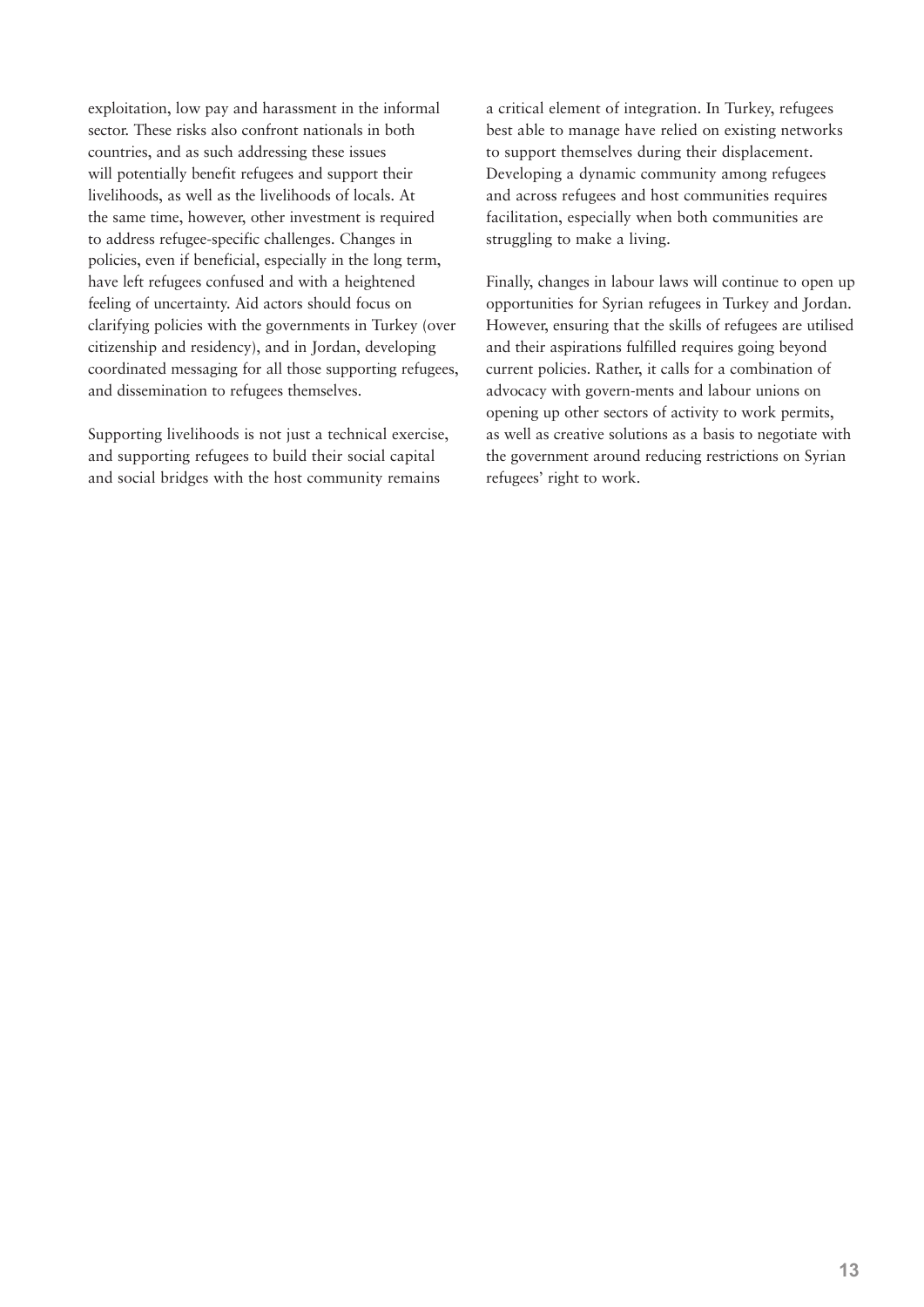**The lives and livelihoods of Syrian refugees in Turkey and Jordan**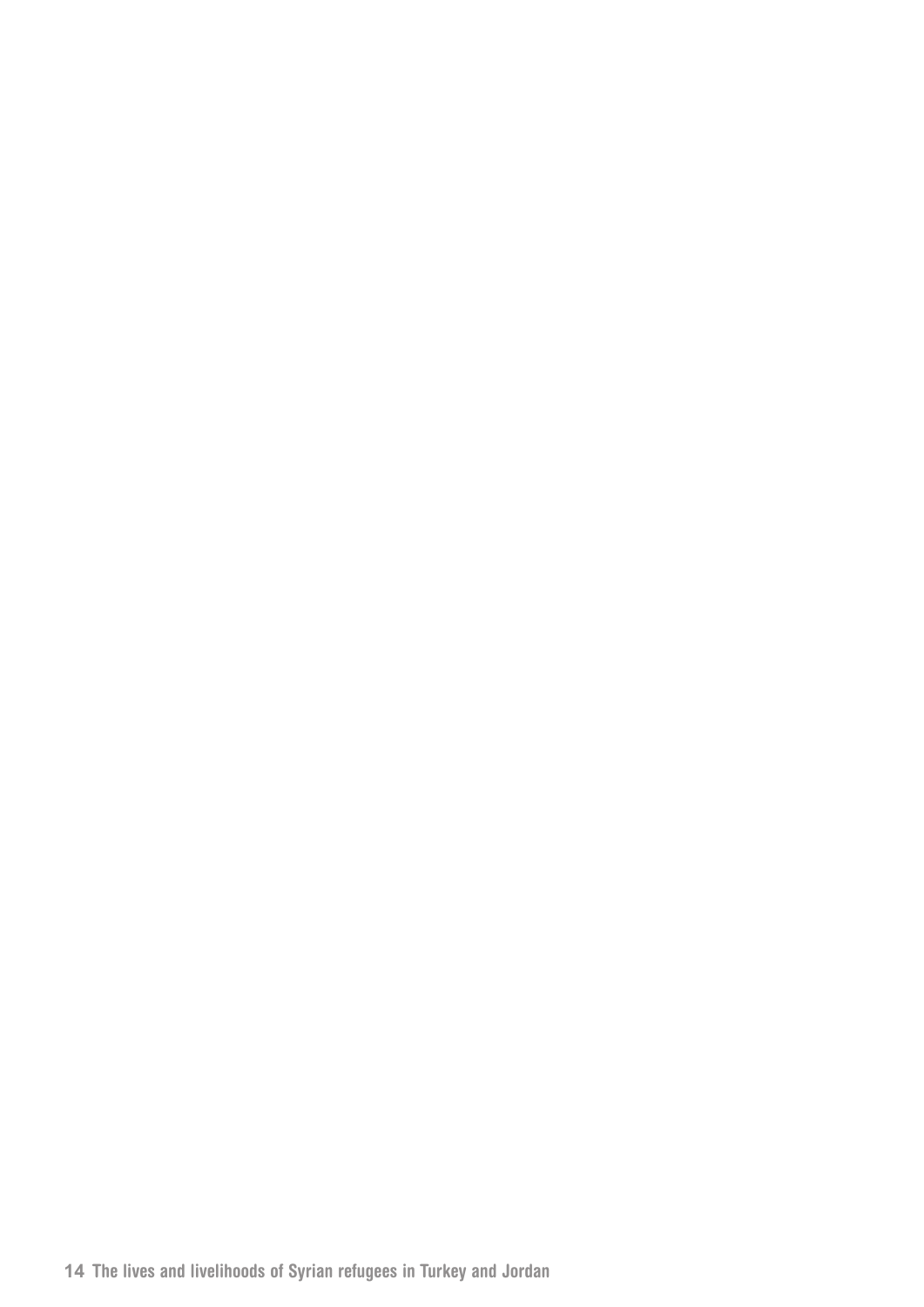## **4 Conclusion**

The crisis in Syria has changed the approach to responding to refugee crises, perhaps temporarily, perhaps permanently. The response was designed regionally, based on national country plans, and since 2015 it has included an additional resilience element. The crisis has also seen the increasing involvement of development actors in support of refugees and host states. The scale of the crisis has prompted new thinking and innovative approaches. Aid agencies have refined vulnerability assessments to improve targeting, and multi-service centres in urban settings and mobile outreach teams have supported the delivery of assistance and services. The extensive use of cash assistance has also created new opportunities to support refugees' lives and livelihoods in urban settings. Changes in national policy frameworks and government responses have opened up new avenues to support refugees' aspirations and goals by allowing them access to the labour market, while a number of studies and initiatives by the government and international organisations have tried to explore the demands of the labour market and map the skillsets of refugees against them.

At the same time, however, Syrians have faced a great deal of uncertainty. Even when positive, rapidly changing policies and national frameworks mean that they are unsure of what policies entail, how they apply to them and whether positive steps will be reversed. As a result of this lack of clarity and certainty, refugees have found it harder to make decisions and calculate the costs, benefits and risks of different livelihoods strategies. In Turkey, announcements on refugees' right to work and citizenship were made without consultation within the government or with relevant actors, and as a result took time to implement and translate into policy action – leaving both refugees and aid actors in limbo. In Jordan, policies have changed frequently and suddenly, rules and regulations are often unclear and inconsistently applied and international organisations have struggled to predict which programming would get government approval.

One key area of policy change has been around work permits. Refugees interviewed for this study reported many issues with permits: being attached to one employer, uncertainty over renewing permits and limitations on the employment sectors the permits apply to. Work permits are not the same as offering refugees the right to work on an equal basis as nationals. The work permit system continues to limit and restrict refugees' engagement in the labour market and the economy, and has opened up myriad implementation issues in both countries. In Turkey, further discussions on the possibility of extending citizenship, as well as certification in the medical and educational sectors, offer some answers to current limitations with the work permit system. In Jordan, while refugees are eager to develop small enterprises and INGOs are keen to run programmes to support them, ambiguous restrictions on business ownership for Syrian refugees appear to prevent such entrepreneurialism. With creative problem-solving, such as the ILO's use of agricultural cooperatives, some of these implementation issues can be worked around, but others are likely to remain intractable.

One significant limitation of the work permit system is its reliance on willing employers and available jobs for refugees. Unless the incentives for hiring Syrians change, employers will remain reluctant to take on the expense and hassle of offering them formal jobs. Indeed, interviews with employers highlighted the lack of incentives for them to favour Syrians over other potential employees. The lack of enforcement around illegal employment in Turkey was a further disincentive for employers to legalise work for Syrian refugees. Focusing on work permits and legal employment also risks failing to recognise and address the significant proportion of the Syrian refugee population who are currently working in informal and low-paid jobs. The opening up of work permits may address parts of the problem, but realistically this will not do much to help the majority of refugees, for whom employment in the informal sector is unavoidable because their skills lie in sectors which are currently closed to foreigners, foreigner quotas are already full or because the work on offer is ad hoc and unsuited to formalisation.

With high unemployment and structural challenges in economies with large informal sectors, creating enough jobs to support Syrian refugees will require large macro-economic interventions. Alongside the ILO, the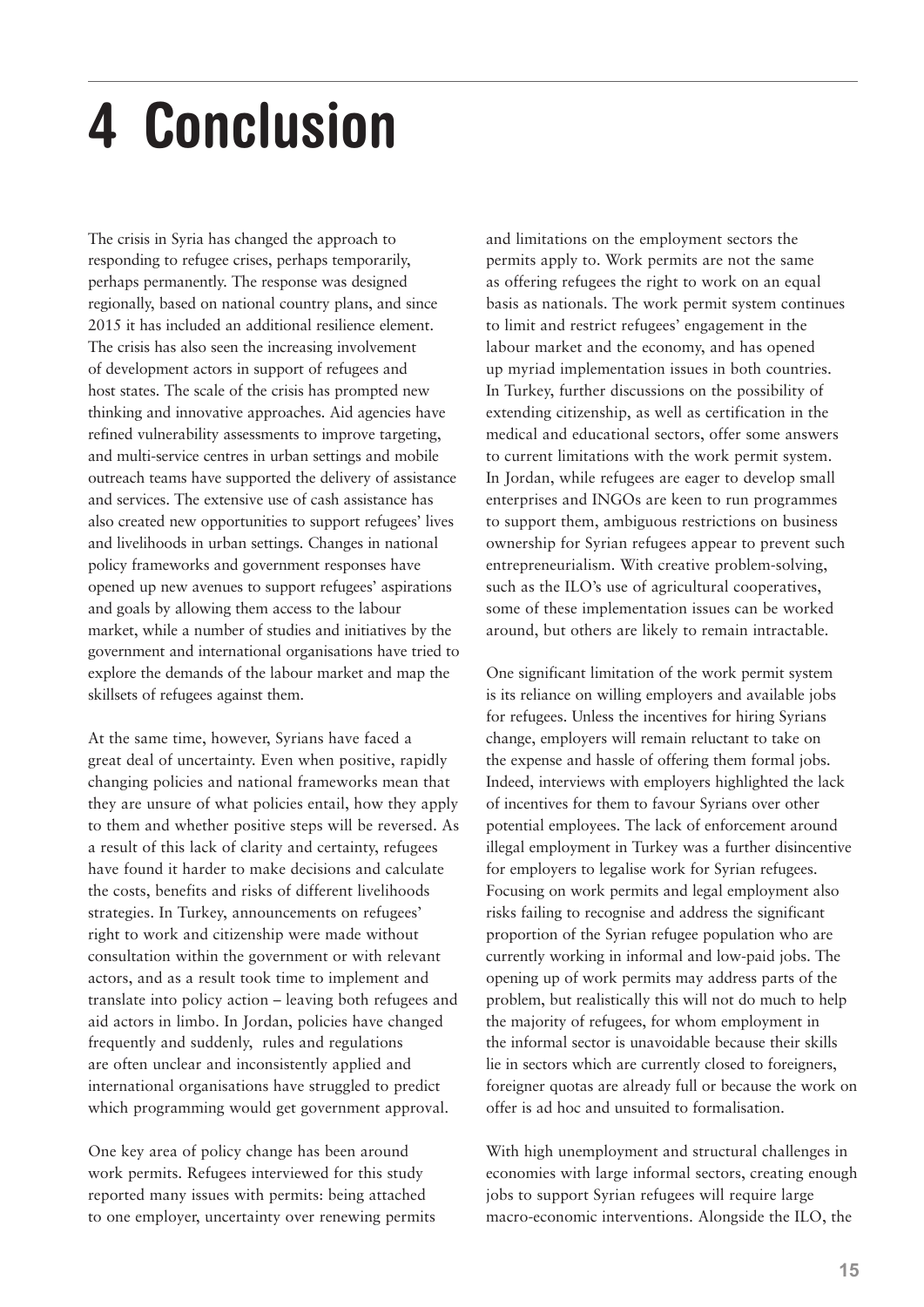World Bank is becoming a more significant player in refugee livelihoods through supporting macro-level reforms. This is a welcome shift in a sector where refugee livelihoods have most often been addressed through micro-level household asset transfers and training funded through short-term humanitarian budgets. Advocacy on legal access to full or majority business ownership, as well as ensuring protection for owners of home businesses, would help support job creation through refugee entrepreneurship. Opening up routes for labour migration to the Gulf for Syrian refugees is another interesting and unexplored idea within the discussion, despite the key role such migration has played in the fortunes of many groups in the Middle East.

Tackling the distinct but chronic issues facing Turkey and Jordan's labour markets, as well as the livelihoods challenges confronting nationals, through a longer-term development approach (rather than emergency aid or humanitarian assistance) will help create a better environment, both for host communities and for Syrian refugees. However, while the protracted nature of displacement means that more developmental approaches are required to support Syrian refugees, assistance or some form of social protection will also be needed for households that cannot secure good working conditions, for the elderly and for those physically unable to work or who cannot draw on family support. Alongside development support to refugee livelihoods and social protection, humanitarian advocacy remains essential to ensure that the rights of refugees are considered holistically in the context of rapidly evolving donor and host state policies. Making more jobs available is also unlikely to alter the cultural expectations that compel women to take on the majority of childcare and domestic responsibilities, and which discourage them from working outside the home. In an ideal world, a longer-term, sustainable approach to supporting those who cannot work would include integrating Syrian refugees into existing social protection systems, but this is a very sensitive issue for governments.

The host community is an influential 'institution' for refugees: as friendly neighbours, exploitative or encouraging employers, landlords, support networks, teachers. Many factors shape relations between host communities and refugees in Turkey and Jordan, making it difficult to characterise the nature of the relationship. The study confirmed the changing

nature of the relationship over time and in different locations, making any description both very localised and time-bound. Even so, addressing the concerns of the host community and programming in a way that is sensitive to their needs should be standard practice, not something agencies are forced to do by national governments. Integrating the creation of social bridges and promoting togetherness rather than division through programming that is sensitive to host community concerns – especially around livelihoods and employment – is critical, regardless of the state of the host–refugee relationship. Listening to – and trying to address – the grievances of local populations is crucial. In Jordan, for instance, complaints from host communities around rental costs and house prices inflated by the influx of refugees seem to have fuelled tensions with refugees, yet have been left unaddressed both by the government and by aid actors.

The findings of the two case studies highlight how different each context is for Syrian refugees. It would be difficult to generalise the findings to other parts of Jordan or Turkey, let alone to other countries in the region. In particular, varying levels of assistance and access to services in different localities means that refugees will develop different strategies to sustain themselves. However, in broad terms there may be common themes and issues to look for, including how refugees react to policy changes and the uncertainty this creates; the diversity of socio-economic status among the refugee population and the implications this has for livelihoods support; and the issue of host community–refugee relations. Rather than assuming that these findings will be replicated in other contexts where refugees – even specifically Syrian refugees – live, these findings can help establish lines of inquiry to identify the factors that shape refugee livelihoods.

The perspective of refugees is a valuable and important input into programme design, monitoring and evaluation, and helps identify the obstacles faced by refugees acting on their own initiative. Ensuring the full integration of refugee perspectives should allow for less supply-driven programming and more refugeeoriented support. One focus area will be to continue monitoring the reactions and attitudes of refugees regarding work permit schemes and the impact work permits have on livelihoods outcomes. Fully integrating the refugee perspective on work legislation will also require more analysis of how refugees perceive their rights and the environment for homebased businesses and entrepreneurship. Investing in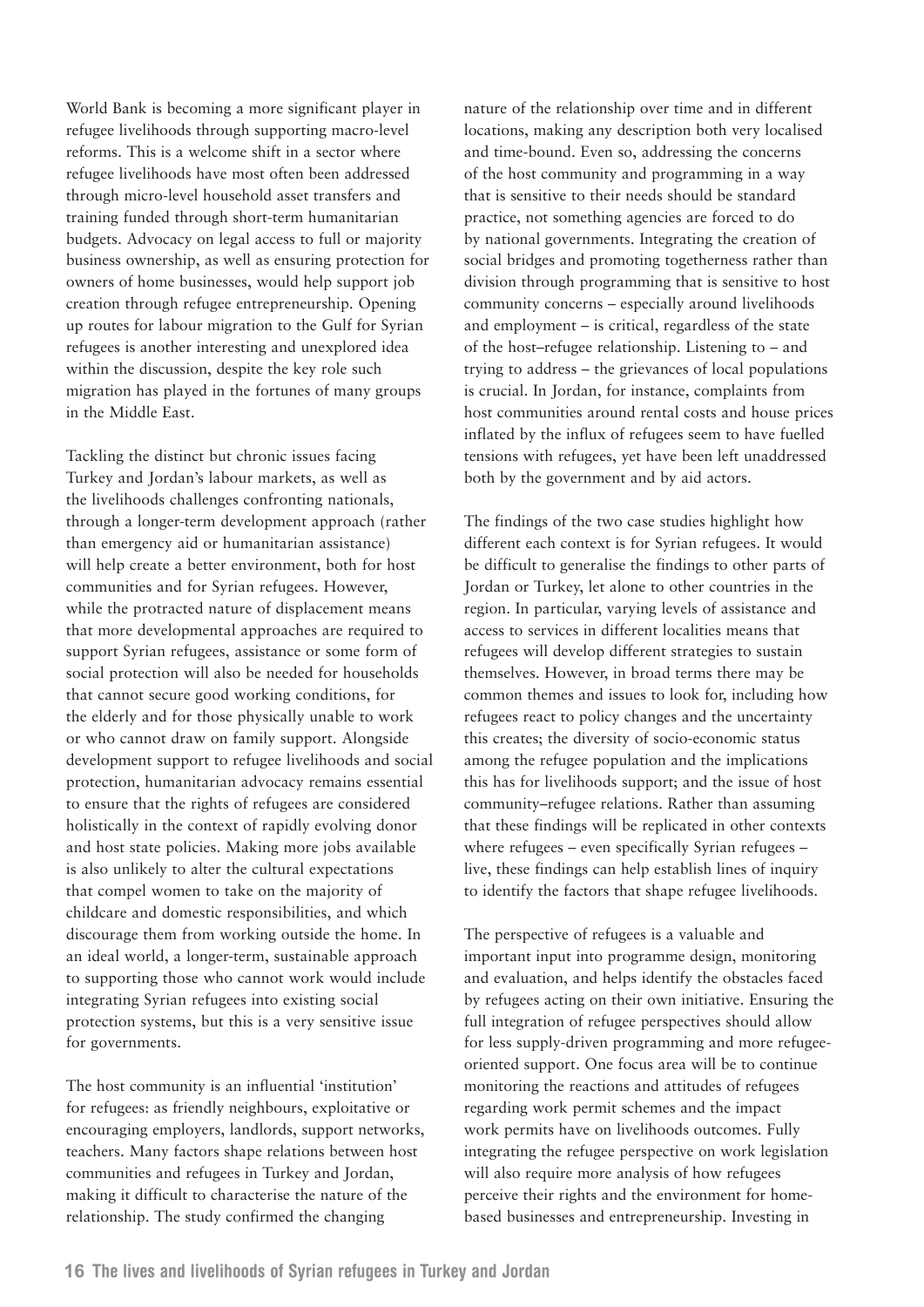aid agencies' capacity to navigate the maze of national laws on businesses would support their advocacy on behalf of refugees, and guide them in the initiatives they take. This legal capacity would also help aid agencies navigate refugees through the uncertainty of fast-changing policies.

While working in the informal sector does not necessarily imply exploitation and low pay, it does increase the risk of both. Staff and resources should be dedicated to reaching out to those working in the informal sector (not simply waiting for them to ask for help, but actively seeking to support refugees working in the informal sector) jointly with other organisations already advocating for and supporting interventions to safeguard workers' rights. Activities should include joint advocacy as well as providing legal aid and psychosocial support to refugees facing exploitation.

As development partners increasingly join the response (the World Bank, the ILO, UNDP), supporting coherent concurrent development and humanitarian work, especially monitoring and evaluating interventions based on how they have affected refugees at the micro level, including through gathering refugees' perspectives, will require investments in collaborative programming. Similarly, while progress is being made by governments and aid actors to better support the livelihoods of refugees in Turkey and Jordan, the resettlement of Syrian refugees in other regions, including Europe, should be expanded. European countries should contribute further to ensure the protection of Syrian refugees, including facilitating legal and safer routes to asylum. While the international community has been vocal on how Jordan and Turkey should respond to the Syrian refugee crisis, more should be done to improve the protection environment and living conditions of Syrian refugees in Europe.

This study was conducted in the context of larger, longer and more urban forced displacement. It also took place at a time when the international community is dedicating more energy to rethinking humanitarian assistance and addressing the challenges posed by

refugee flows and migration. The World Humanitarian Summit in Istanbul in May 2016 aimed to generate commitments to reduce suffering and deliver better for people affected by crises, and multi-year funding – part of the Grand Bargain that emerged from the summit – will provide a better mechanism for responding to protracted displacement. However, the summit produced only modest outcomes in terms of addressing the global refugee crisis. Likewise, the UN Summit for Refugees and Migrants, held in New York in September 2016, produced a commitment to greater responsibilitysharing and working towards a Global Compact on refugees by 2018, as well as a Comprehensive Refugee Response Framework. However, the framework simply reiterates existing approaches to addressing the challenges of forced displacement, including an emphasis on whole-of-society engagement and activities to support self-reliance.

The New York summit is testament to the extent to which the Syria crisis has forced a reaction among practitioners, policy-makers and decision-makers. The long-term policy implications of how the crisis has been handled at the local, national and international level will provide a wealth of lessons in the near future and, if these lessons are learned, may inform better responses to urban refugee displacement as well as out-of-camp protracted displacement. As policies in donor capitals and host states evolve, critical engagement by the humanitarian community will be essential in ensuring that the interests of refugees are placed at the centre of the discussion, and that success is defined by positive outcomes for refugees (rather than positive outcomes for host and donor states). Host governments have used the political and economic interests of donors and powerful countries to support their own political and economic goals. Evidence from this study suggests that this approach has not necessarily led to better outcomes for refugees. Humanitarian organisations must navigate these political and economic interests with strong humanitarian advocacy to ensure that they offer opportunities for refugees to fulfil their aspirations and livelihoods goals.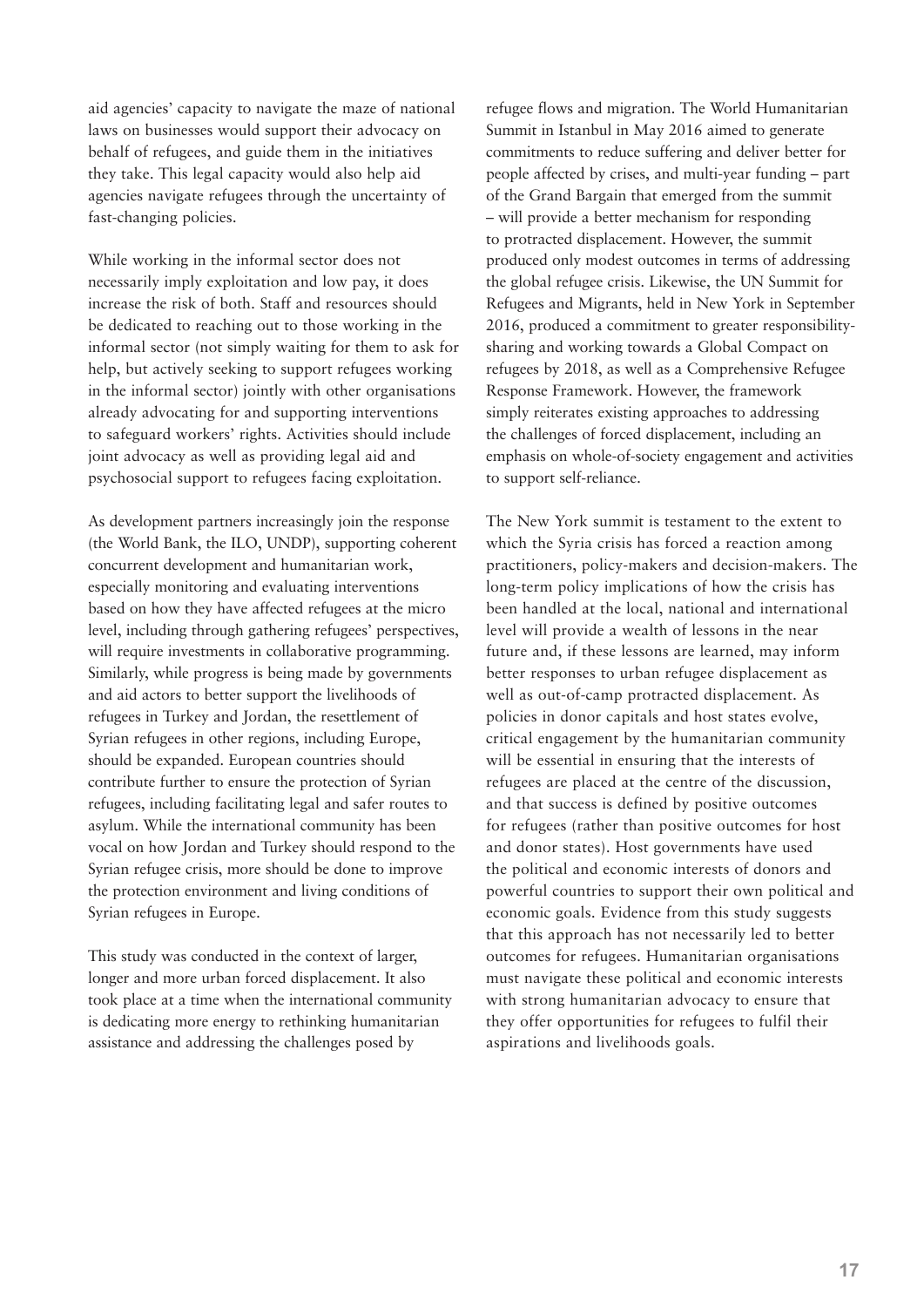**The lives and livelihoods of Syrian refugees in Turkey and Jordan**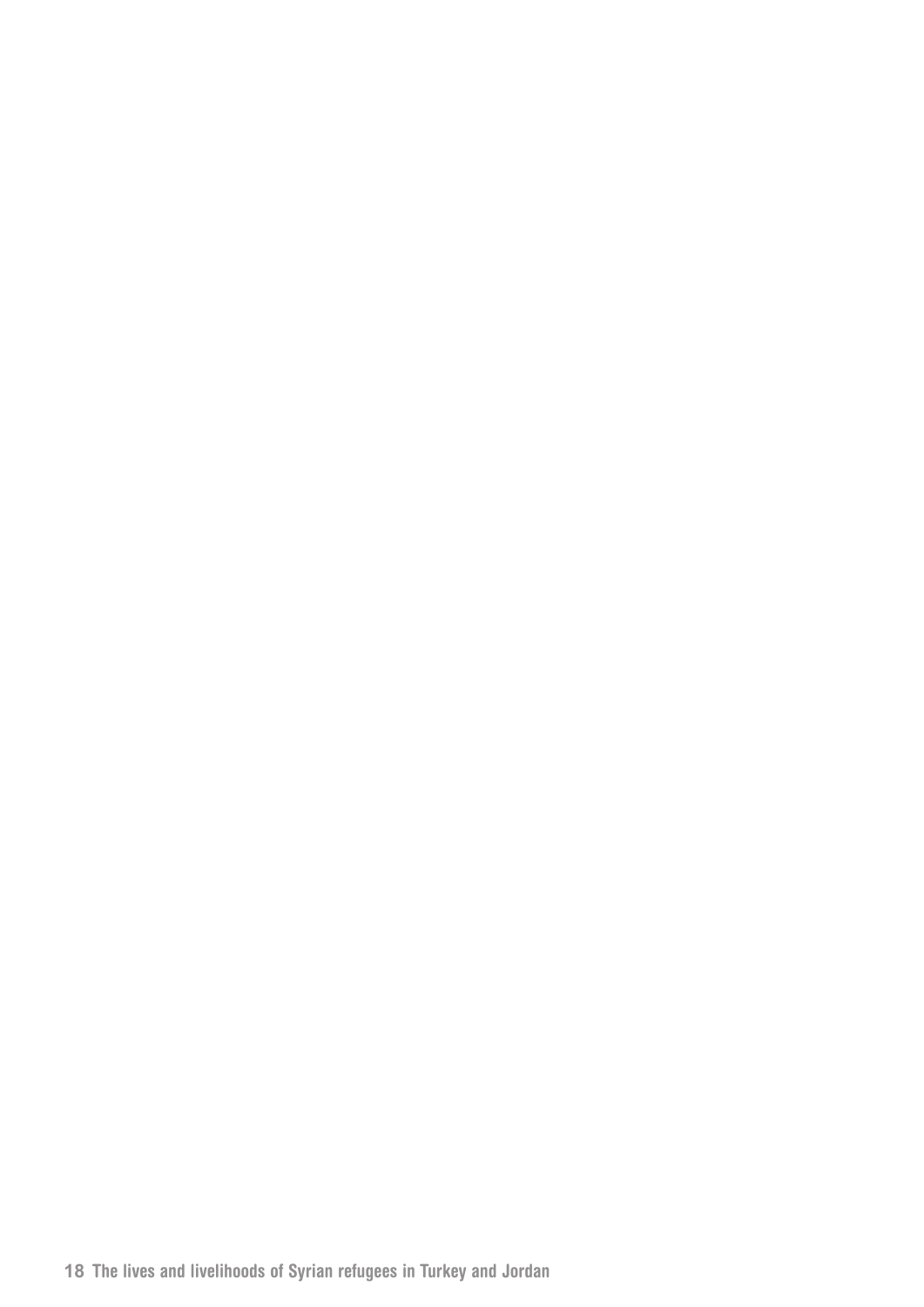## **References**

3RP (2016) '3RP Regional Refugee and Resilience Plan 2016–2017 in Response to the Syria Crisis', Mid-Year Report, June.

Ababsa, M. (2011) 'Introduction: Citizenship and Urban Issues in Jordan', in *Cities, Urban Practices and Nation Building in Jordan. Beirut: Institut Francais du Proche-Orient.*

*Ager, A. and A. Strang (2008) 'Understanding Integration: A Conceptual Framework', Journal of Refugee Studies, 21(2).*

Associated Press (2015) 'Lack of Funds: World Food Programme Drops Aid to One-third of Syrian Refugees', *The Guardian*, https://www.theguardian. com/world/2015/sep/05/lack-of-funds-world-foodprogramme-drops-aid-to-one-third-of-syrian-refugees.

Bailey, S. and V. Barbelet (2014) *Towards a Resiliencebased Response to the Syrian Refugee Crisis*. London: ODI.

Barbelet, V. (2016) 'How the Failed Coup Affects Syrian Refugees in Turkey', ODI blog, https://www. odi.org/comment/10427-how-failed-coup-affectssyrian-refugees-turkey.

Beit al Karma Consulting (2016) *Final Report: Mid-Term Evaluation of UNHCR Graduation Programme in Egypt*, http://www.microfinancegateway.org/ sites/default/files/publication\_files/unhcr\_mid-term evaluation\_2015\_beit\_al\_karma\_final\_report\_21\_ march\_2016.pdf.

Crawford, N, J. Cosgrave, S. Haysom, N. Walick (2015) *Protracted Displacement: Uncertain Paths to Self-Reliance in Exile*. HPG Commissioned Report.

Erdogan, M. (2014) *Syrians in Turkey: Social Acceptance and Integration*. Istanbul: Bilgi University Press.

Government of Jordan (2016) 'The Jordan Compact: A New Holistic Approach between the Hashemite Kingdom of Jordan and the International Community to Deal with the Syrian Refugee Crisis', February, http://reliefweb.int/report/jordan/jordan-compactnew-holistic-approach-between-hashemite-kingdomjordan-and.

Hallaj, O. A. et al. (2015) 'Case Study: Jordan', in *Decentralisation in the Mashrek Region: Challenges and Opportunities*. Platforma: Barcelona.

Hargrave, K. and S. Pantuliano, with A. Idris (2016) *Closing Borders: The Ripple Effects of Australian and European Refugee Policy. London: ODI.* 

*Harild, N. (2016) 'Forced Displacement: A Development Issue with Humanitarian Elements', Forced Migration Review*, 52.

Haysom, S. and W. Sarraj (2012) *Sanctuary in the City? Urban Displacement and Vulnerability. London. ODI.*

*Healy, S. and S. Tiller (2011) 'Out of the Spotlight and Hard to Reach: Syrian Refugees in Jordan's Cities', Humanitarian Exchange*, 51, http://odihpn.org/wpcontent/uploads/2011/09/humanitarianexchange051.pdf.

Human Rights Watch (2015) 'When I Picture My Future, I See Nothing', https://www.hrw.org/ report/2015/11/08/when-i-picture-my-future-i-seenothing/barriers-education-syrian-refugee-children.

ILO (2015) *Impact of Syrian Refugees on the Jordanian Labour Market: Findings from the Governorates of Amman, Irbid and Mafraq*, http:// www.ilo.org/wcmsp5/groups/public/---arabstates/---robeirut/documents/publication/wcms\_364162.pdf.

IOM (2015) 'Irregular Migrant, Refugee Arrivals in Europe Top One Million in 2015: IOM', https://www. iom.int/news/irregular-migrant-refugee-arrivals-europetop-one-million-2015-iom.

Mercy Corps (2012) 'Analysis of Host Community– Refugee Tensions in Mafraq, Jordan (October 2012)'.

OCHA (2013) 'Syria Regional Response Plan (RRP, 1 January–30 June 2013)', http://www.unocha.org/ cap/syria-regional-response-plan-rrp-1-january-30 june-2013.

OCHA (2016) 'FTS – Total Funding to the Syria Crisis 2015', https://fts.unocha.org/pageloader. aspx?page=special-syriancrisis&year=2015.

OECD Economic Surveys (2016) 'Turkey Overview'.

REACH (2014) *Evaluating the Effect of the Syrian Refugee Crisis on Stability and Resilience in Jordanian Host Communities: Preliminary Impact Assessment.* 

*REACH (2015) 'Social Cohesion in Host Communities in Northern Jordan, Assessment Report, May.* 

Seeley, N. (2010) 'The Politics of Aid to Iraqi Refugees in Jordan', *Middle East Review*, 40, http:// www.merip. org/mer/mer256/politics-aid-iraqi-refugees-jordan.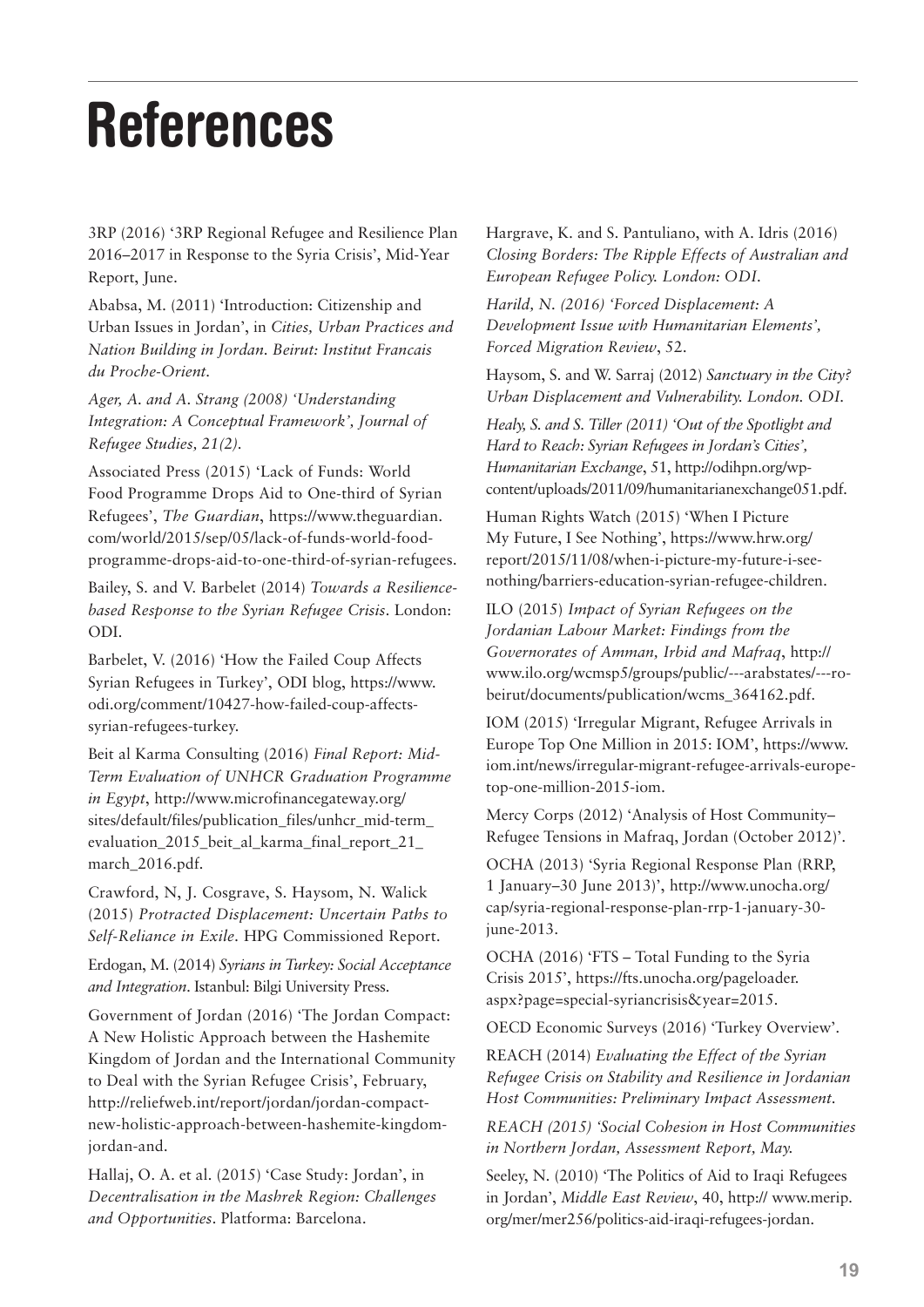Seeley, N. (2013) 'The Jordanian State Buys Itself Time', *Middle East Report Online*, 12 February, www. merip.org/mero/mero021213.

Supporting Syria (2016) 'Supporting Syria and the Region', London 2016, https://www. supportingsyria2016.com/about.

Turkstat (2015) http://www.turkstat.gov.tr/UstMenu. do?metod=kategorist

UNHCR (2014) 'Gulf Donors and NGOs Assistance to Syrian Refugees in Jordan'.

UNHCR (2016a) 'UNHCR Jordan: Cash Assistance Dashboard', April.

UNHCR (2016b) 'Syria Refugee Response: Interagency Sharing Portal', http://data.unhcr.org/ syrianrefugees/country.php?id=224.

UNHCR (2016c) 'Syria Refugee Response: Interagency Sharing Portal', http://data.unhcr.org/ syrianrefugees/country.php?id=224.

Woolcock, M. and D. Narayan (2000) 'Social Capital and Implications for Development Theory, Research and Policy', *World Bank Research Observer*, 15(2).

World Bank (2015) *Turkey's Response to the Syrian Refugee Crisis and the Road Ahead. Washington DC: World Bank, http://www-wds.worldbank.org/ external/default/WDSContentServer/WDSP/IB/20 15/12/21/090224b083ed7485/1\_0/Rendered/PDF/ Turkey0s0respo0s0and0the0road0ahead.pdf.*

*World Bank (2016) 'Economic Opportunities for Jordanians and Syrian Refugees: Questions and Answers', 28 June 28,* http://www.worldbank.org/ en/country/jordan/brief/economic-opportunities-forjordanians-and-syrian-refugees-questions-and-answers.